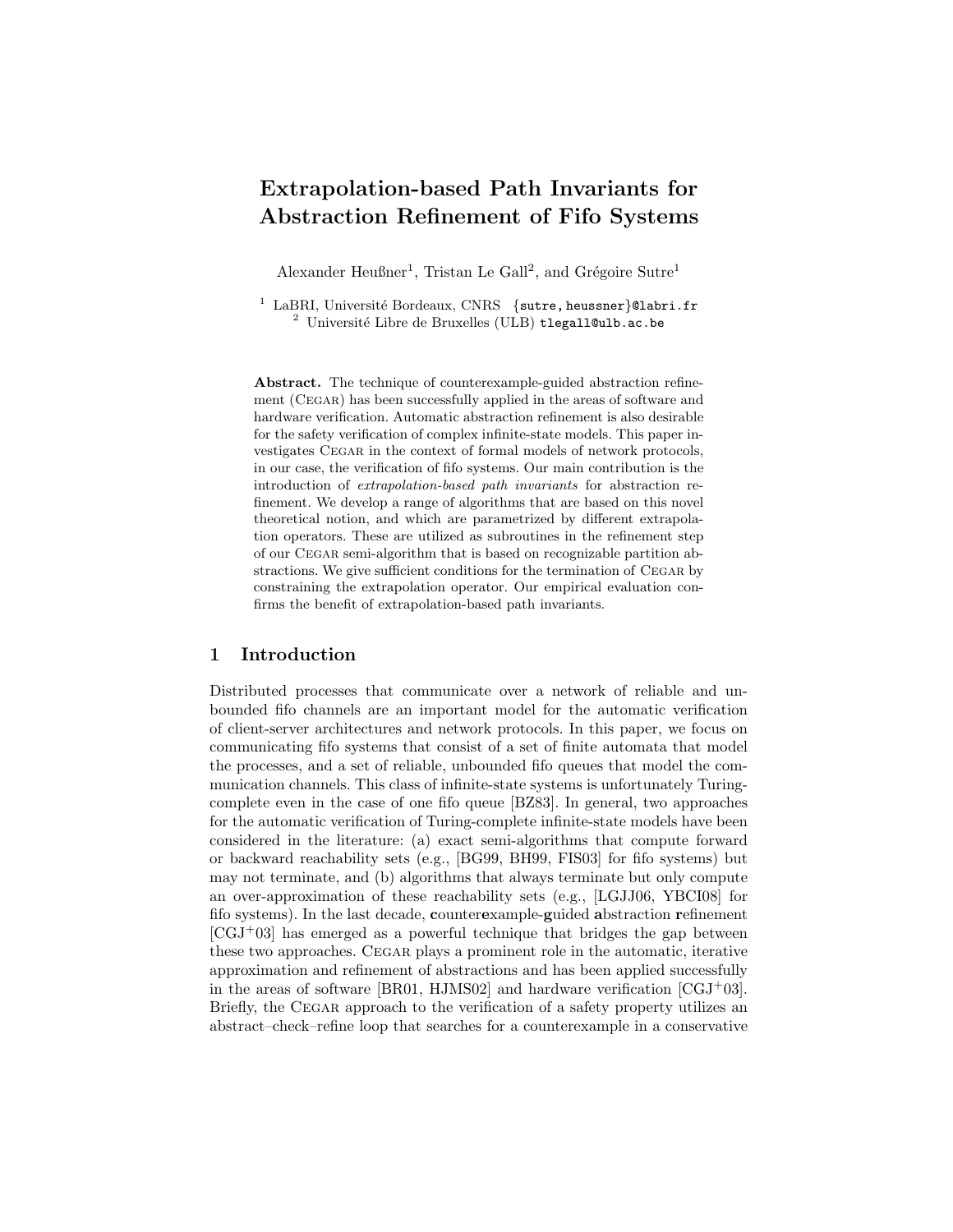over-approximation of the original model, and, in the case of finding a false negative, refines the over-approximation to eliminate this spurious counterexample.

Our Contribution. We present a Cegar semi-algorithm for safety verification of fifo systems based on finite partition abstractions where equivalence classes are recognizable languages of queue contents, or, equivalently, QDDs [\[BG99\]](#page-13-1). The crucial part in Cegar-based verification is refinement, which must find a new partition that is both (1) precise enough to rule out the spurious counterexample and (2) computationally "simple". In most techniques, refinement is based on the generation of path invariants; these are invariants along the spurious counterexample that prove its unfeasibility (in our case, given by a series of recognizable languages). We follow this approach, and present several generic algorithms to obtain path invariants based on parametrized extrapolation operators for queue contents. Our path invariant generation procedures are fully generic with respect to the extrapolation. Refining the partition consists in splitting abstract states occurring on the counterexample with the generated path invariant.

We formally present the resulting CEGAR semi-algorithm and give partial termination results that, in contrast to the classical Cegar literature, do not rely on an "a priori finiteness condition" on the set of all possible abstractions. Actually, our results depend mainly on our generic extrapolation-based path invariant generation. In particular we show that our semi-algorithm always terminates if (at least) one of these conditions is satisfied: (1) the fifo system under verification is unsafe, or (2) it has a finite reachability set and the parametrized extrapolation has a finite image for each value of the parameter.

We have implemented our approach in the tool MCSCM [\[McS\]](#page-14-2) that performs Cegar-based safety verification of fifo systems. Experimental results on a suite of (simple) network protocols allow for a first discussion of our approach's advantages.

Related Work. Exact semi-algorithms for reachability set computations of fifo systems usually apply *acceleration techniques* [\[BG99,](#page-13-1) [BH99,](#page-13-2) [FIS03\]](#page-13-3) that, intuitively, compute the effect of iterating a given "control flow" loop. The tools Lash [\[Las\]](#page-13-7) (for counter/fifo systems) and Trex [\[TRe\]](#page-14-3) (for lossy fifo systems) implement these techniques. However, recognizable languages equipped with Pres-burger formulas (CQDDs [\[BH99\]](#page-13-2)) are required to represent (and compute) the effect of so-called counting loops [\[BG99,](#page-13-1) [FIS03\]](#page-13-3). Moreover such tools may only terminate when the fifo system can be flattened into an equivalent system without nested loops. Our experiments show that our approach can cope with both counting loops and nested loops that cannot be flattened.

The closest approach to ours is **a**bstract regular model checking [\[BHV04\]](#page-13-8), an extension of the generic regular model-checking framework based on the abstract–check–refine paradigm. As in classical regular model-checking, a system is modeled as follows: configurations are words over a finite alphabet and the transition relation is given by a finite-state transducer. The analysis consists in an over-approximated forward exploration (by Kleene iteration), followed, in case of a non-empty intersection with the bad states, by an exact backward computation along the reached sets. Two parametrized automata abstraction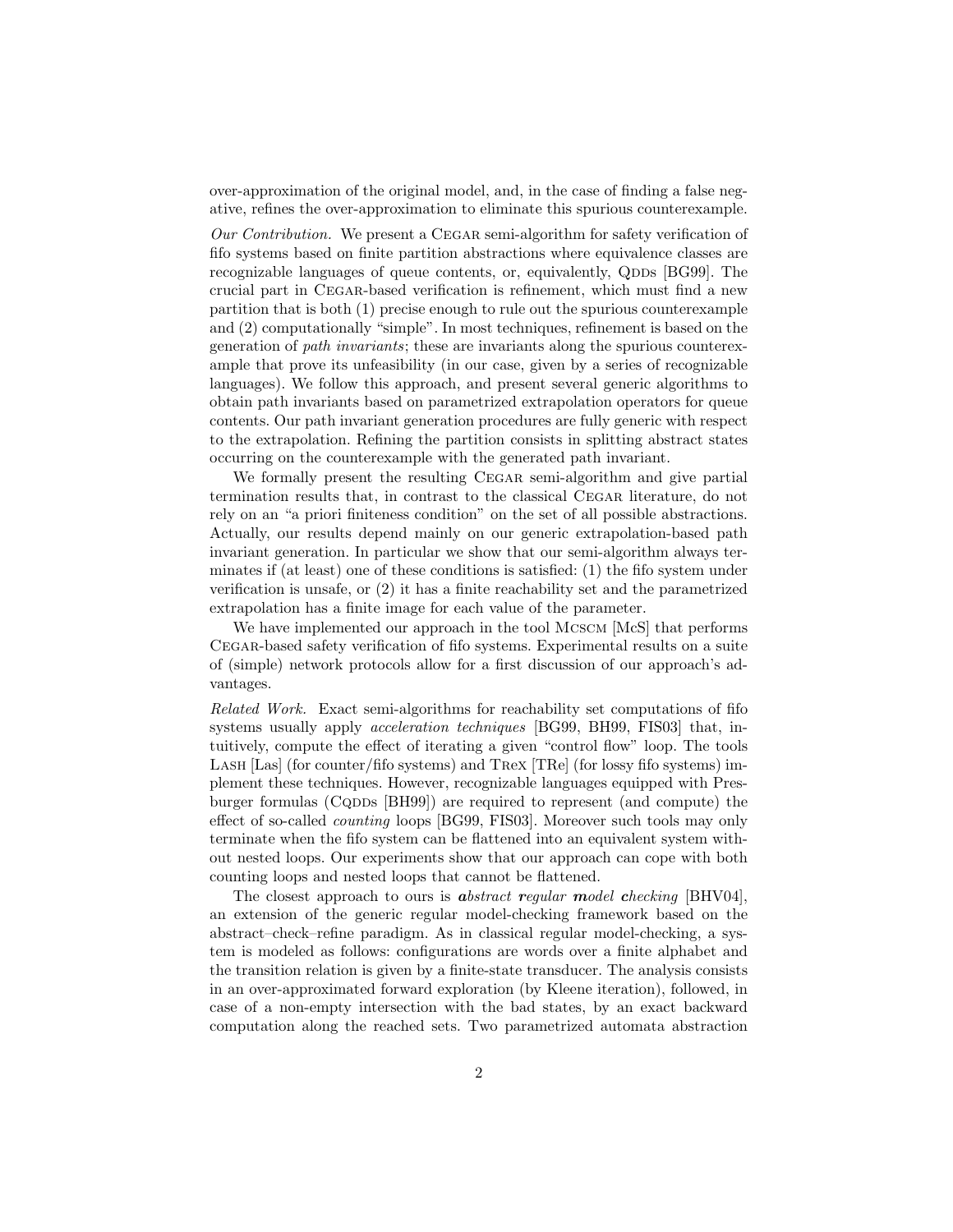schemes are provided in [\[BHV04\]](#page-13-8), both based on state merging. These schemes fit in our definition of extrapolation, and therefore can also be used in our framework. Notice that in Armc, abstraction is performed on the data structures used to represent sets of configurations, whereas in our case the system itself is abstracted. After each refinement step, Armc restarts (from scratch) the approximated forward exploration from the refined reached set, whereas our refinement is local to the spurious counterexample path. Moreover, the precision of the abstraction is global in Armc, and may only increase (for the whole system) at each refinement step. In contrast, our path invariant generation procedures only use the precision required for each spurious counterexample, and ongoing benchmarks encourage our adaptive approach as in most protocols (un-)safety depends solely on a "highly" precise abstraction of few control loops. Last, but not least, our approach is not tied to words and automata. We only focus in this work on fifo systems, but our framework is fully generic and could be applied to other infinite-state systems (e.g., hybrid systems), provided that suitable parametrized extrapolations are designed (e.g., on polyhedra).

Outline. We recapitulate fifo systems in Section [2](#page-2-0) and define their partition abstractions in Section [3.](#page-4-0) Refinement and extrapolation-based generation of path invariants are developed in Section [4.](#page-6-0) In Section [5,](#page-9-0) we present the general Cegar semi-algorithm, and analyse its correctness and termination. Experimental results are presented in Section [6,](#page-11-0) along with some perspectives.

## <span id="page-2-0"></span>2 Fifo Systems

This section presents basic definitions and notations for fifo systems that will be used throughout the paper. For any set S we write  $\wp(S)$  for the set of all subsets of S, and  $S<sup>n</sup>$  for the set of *n*-tuples over S (when  $n \ge 1$ ). For any  $i \in \{1, ..., n\}$ , we denote by  $s(i)$  the  $i^{th}$  component of an n-tuple s. Given  $s \in S^n$ ,  $i \in \{1, \ldots, n\}$ and  $u \in S$ , we write  $s[i \leftarrow u]$  for the *n*-tuple  $s' \in S^n$  defined by  $s'(i) = u$  and  $s'(j) = s(j)$  for all  $j \in \{1, ..., n\}$  with  $j \neq i$ . Let  $\Sigma$  denote an *alphabet* (i.e., a finite, non empty set). We write  $\Sigma^*$  for the set of all *finite words* (*words* for short) over Σ. The *empty word* is written  $\varepsilon$  and we denote by  $\Sigma^+$  the set  $\Sigma^* \setminus {\varepsilon}$ . For any two words  $w, w' \in \Sigma^*$ , we write  $w \cdot w'$  for their *concatenation*. A *language* is any subset of  $\Sigma^*$ . For singleton languages, we will sometimes omit the curly brackets, e.g.,  $\{w\} \subseteq \Sigma^*$  will be written simply as word w when no confusion is possible.

Safety Verification of Labeled Transition Systems. We will use labeled transition systems to formally define the behavioral semantics of fifo systems. A *labeled* transition system is any triple  $LTS = (\mathcal{C}, \Sigma, \rightarrow)$  where C is a set of configurations,  $\Sigma$  is a finite set of actions and  $\to \subseteq \mathcal{C} \times \Sigma \times \mathcal{C}$  is a (labeled) transition relation. We often simply write  $c \stackrel{l}{\rightarrow} c'$  when  $(c, l, c') \in \rightarrow$ .

A finite path (path for short) in LTS is any pair  $\pi = (c, u)$  where  $c \in \mathcal{C}$ , and  $u$  is either the empty sequence, or a non-empty finite sequence of transitions  $(c_0, l_0, c'_0), \ldots, (c_{h-1}, l_{h-1}, c'_{h-1})$  such that  $c_0 = c$  and  $c'_{i-1} = c_i$  for every  $0 <$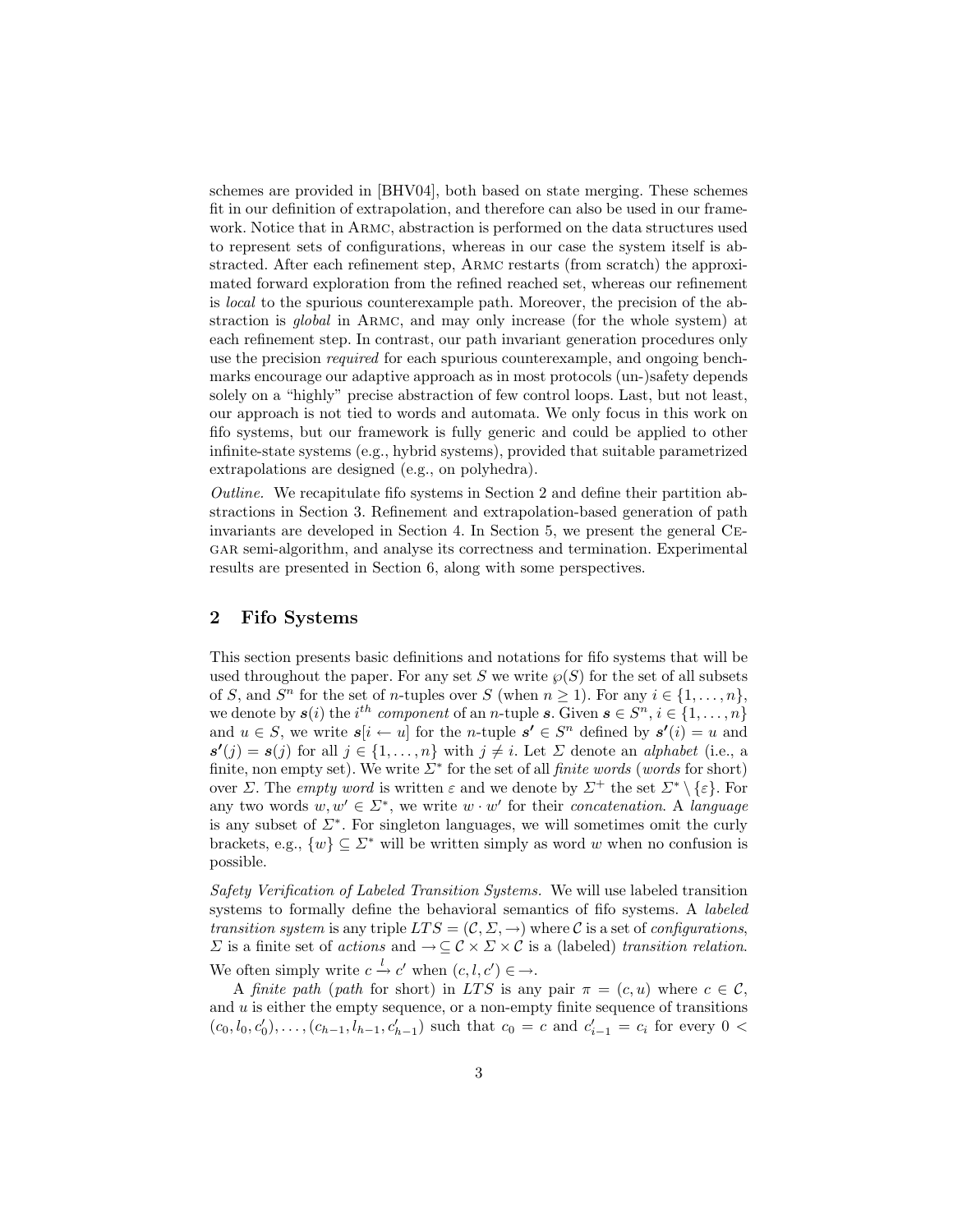$i < h$ . We simply write  $\pi$  as  $c_0 \xrightarrow{l_0} \cdots \xrightarrow{l_{h-1}} c_h$ . The natural number h is called the length of  $\pi$ . We say that  $\pi$  is a simple path if  $c_i \neq c_j$  for all  $0 \leq i < j \leq h$ . For any two sets  $Init \subseteq \mathcal{C}$  and  $Bad \subseteq \mathcal{C}$  of configurations, a path from Init to *Bad* is any path  $c_0 \stackrel{l_0}{\longrightarrow} \cdots \stackrel{l_{h-1}}{\longrightarrow} c_h$  such that  $c_0 \in Init$  and  $c_h \in Bad$ . Observe that if  $c \in Init \cap Bad$  then c is a path (of zero length) from Init to Bad. The reachability set of LTS from  $Init$  is the set of configurations c such that there is a path from *Init* to  $\{c\}$ .

In this paper, we focus on the verification of safety properties on fifo systems. A safety property is in general specified as a set of "bad" configurations that should not be reachable from the initial configurations. Formally, a safety condition for a labeled transition system  $LTS = (\mathcal{C}, \Sigma, \rightarrow)$  is a pair (Init, Bad) of subsets of C. We say that LTS is  $(Init, Bad)$ -unsafe if there is a path from Init to Bad in LTS, which is called a *counterexample*. We say that LTS is  $(Init, Bad)$ -safe when it is not  $(Init, Bad)$ -unsafe.

Fifo Systems. The asynchronous communication of distributed systems is usually modeled as a set of local processes together with a network topology given by channels between processes. Each process can be modeled by a finite-state machine that sends and receives messages on the channels to which it is connected. Let us consider a classical example, which will be used in the remainder of this paper to illustrate our approach. The connection/disconnection protocol [\[JR86\]](#page-13-9) – abbreviated  $c/d$  protocol – between two hosts is depicted in Figure [1.](#page-3-0) This model is composed of two processes, a client and a server, as well as two unidirectional channels.

$$
\text{CHAPTERT}\begin{picture}(100,10) \put(0,0){\line(1,0){10}} \put(10,0){\line(1,0){10}} \put(10,0){\line(1,0){10}} \put(10,0){\line(1,0){10}} \put(10,0){\line(1,0){10}} \put(10,0){\line(1,0){10}} \put(10,0){\line(1,0){10}} \put(10,0){\line(1,0){10}} \put(10,0){\line(1,0){10}} \put(10,0){\line(1,0){10}} \put(10,0){\line(1,0){10}} \put(10,0){\line(1,0){10}} \put(10,0){\line(1,0){10}} \put(10,0){\line(1,0){10}} \put(10,0){\line(1,0){10}} \put(10,0){\line(1,0){10}} \put(10,0){\line(1,0){10}} \put(10,0){\line(1,0){10}} \put(10,0){\line(1,0){10}} \put(10,0){\line(1,0){10}} \put(10,0){\line(1,0){10}} \put(10,0){\line(1,0){10}} \put(10,0){\line(1,0){10}} \put(10,0){\line(1,0){10}} \put(10,0){\line(1,0){10}} \put(10,0){\line(1,0){10}} \put(10,0){\line(1,0){10}} \put(10,0){\line(1,0){10}} \put(10,0){\line(1,0){10}} \put(10,0){\line(1,0){10}} \put(10,0){\line(1,0){10}} \put(10,0){\line(1,0){10}} \put(10,0){\line(1,0){10}} \put(10,0){\line(1,0){10}} \put(10,0){\line(1,0){10}} \put(10,0){\line(1,0){10}} \put(10,0){\line(1,0){10}} \put(10,0){\line(1,0){10}} \put(10,0){\line(1,0){10}} \put(10,0){\line(1,0){10}} \put(10,0){\line(1,0){10}} \put(10,
$$

Fig. 1: The Connection/Disconnection Protocol [\[JR86\]](#page-13-9)

<span id="page-3-0"></span>To simplify the presentation, we restrict our attention to the case of one finite-state control process. The general case of multiple processes can be reduced to this simpler form by taking the asynchronous product of all processes. For the connection/disconnection protocol, the asynchronous product of the two processes is depicted in Figure [2.](#page-4-1)

**Definition 2.1.** A fifo system A is a 4-tuple  $\langle Q, M, n, \Delta \rangle$  where:

- $-$  Q is a finite set of control states,
- $M$  is a finite alphabet of messages,
- $n \geq 1$  is the number of fifo queues,
- $\Delta \subseteq Q \times \Sigma \times Q$  is a set of transition rules,
- where  $\Sigma = \{1, \ldots, n\} \times \{!, ?\} \times M$  is the set of fifo actions over n queues.

Simplifying notation, fifo actions in  $\Sigma$  will be shortly written i!m and i?m instead of  $(i,!,m)$  and  $(i,?,m)$ . The intended meaning of fifo actions is the following:  $i!m$  means "emission of message m in queue  $i$ " and  $i?m$  means "reception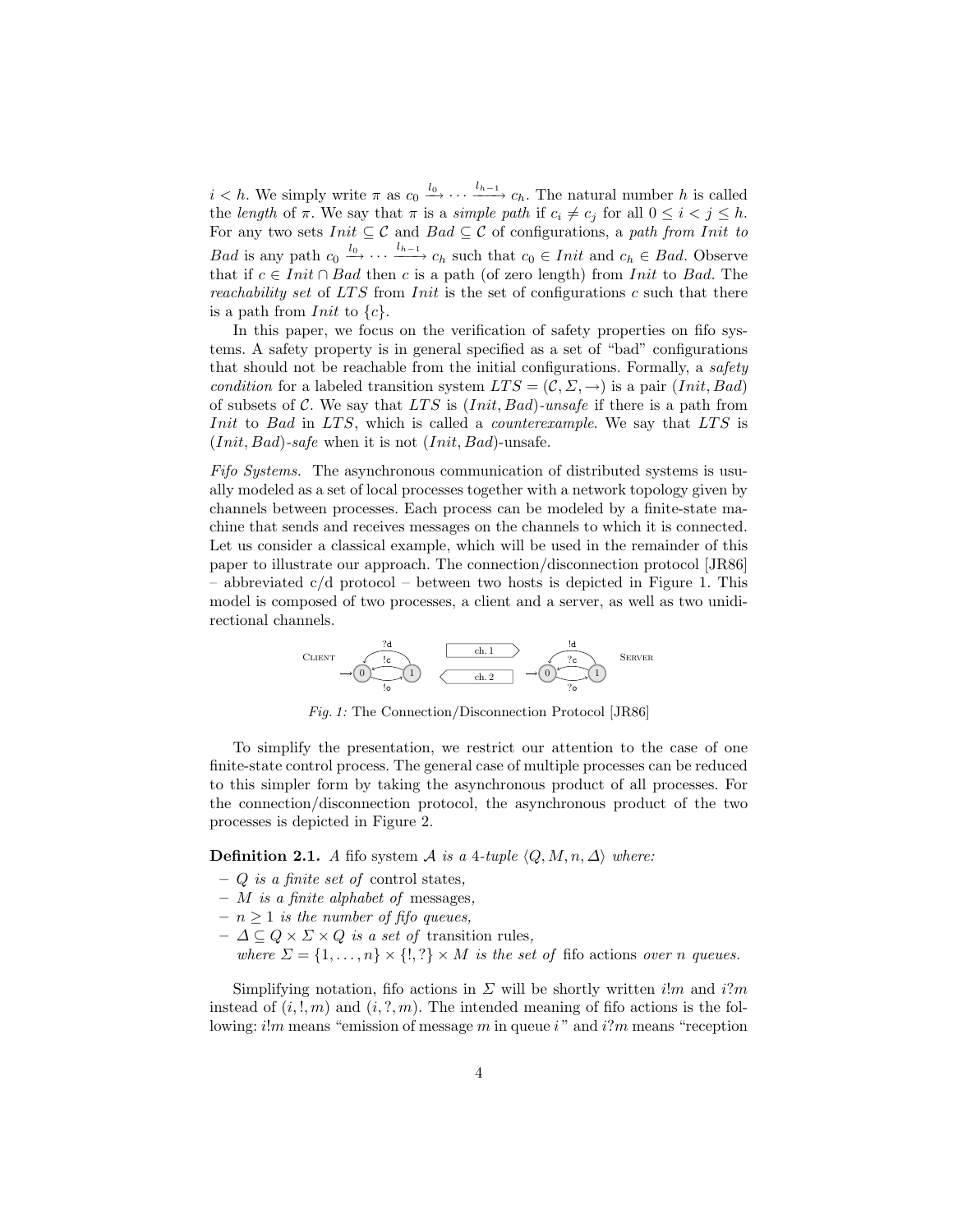of message m from queue i". The operational semantics of a fifo system  $A$  is formally given by its associated labeled transition system  $\|\mathcal{A}\|$  defined as follows.

**Definition 2.2.** The operational semantics of a fifo system  $A = \langle Q, M, n, \Delta \rangle$ is the labeled transition system  $\llbracket \mathcal{A} \rrbracket = \langle \mathcal{C}, \Sigma, \rightarrow \rangle$  defined as follows:

- $C = Q \times (M^*)^n$  is the set of configurations,
- $-\Sigma = \{1, \ldots, n\} \times \{!, ?\} \times M$  is the set of actions,
- *−* the transition relation  $\rightarrow \subseteq \mathcal{C} \times \Sigma \times \mathcal{C}$  is the set of triples  $((q, \mathbf{w}), l, (q', \mathbf{w'}))$ such that  $(q, l, q') \in \Delta$  and which satisfies the two following conditions:
	- $if l = i!m then \mathbf{w'}(i) = \mathbf{w}(i) \cdot m \text{ and } \mathbf{w'}(j) = \mathbf{w}(j) \text{ for all } j \neq i,$
	- $if l = i?m then w(i) = m \cdot w'(i) and w'(j) = w(j) for all j \neq i.$

<span id="page-4-1"></span>

Fig. 2: Fifo System Representing the Connection/Disconnection Protocol

Example 2.3. The fifo system  $A = \{\{00, 01, 10, 11\}, \{o, c, d\}, 2, \Delta\}$  that corre-sponds to the c/d protocol is displayed in Figure [2.](#page-4-1) A set of bad configurations for this protocol is the set  $Bad = \{00, 10\} \times (c \cdot M^* \times M^*)$ . This set contains configurations where the server is in control state 0 but the first message in the queue is close. This is the classical case of an undefined reception which results in a (local) *deadlock* for the server. Setting the initial configuration to  $c_0 = (00, \varepsilon, \varepsilon)$ , a counterexample to the safety condition  $({c_0}, Bad)$  is the path  $(00, \varepsilon, \varepsilon) \xrightarrow{116} (10, o, \varepsilon) \xrightarrow{176} (11, \varepsilon, \varepsilon) \xrightarrow{21d} (10, \varepsilon, d) \xrightarrow{11c} (00, c, d) \text{ in } [\mathcal{A}].$ 

## <span id="page-4-0"></span>3 Partition Abstraction for Fifo Systems

In the context of CEGAR-based safety verification, automatic abstraction techniques are usually based on predicates  $[GS97]$  or partitions  $[GJ^+03]$ . In this work, we develop partition-based abstraction and refinement techniques for fifo systems. A partition of a set S is any set P of non-empty pairwise disjoint subsets of S such that  $S = \bigcup P$ . Elements of a partition P are called *classes*. For any  $s \in S$ , we write  $[s]_P$  for the class containing s.

At the labeled transition system level, partition abstraction consists of merging configurations that are equivalent with respect to a given equivalence relation, or a given partition. In practice, it is often desirable to maintain different partitions for different control states, to keep partition sizes relatively small. We follow this approach in our definition of partition abstraction for fifo systems, by associating a partition of  $(M^*)^n$  with each control state. To ease notation, we write  $\overline{L} = (M^*)^n \setminus L$  the *complement* of any subset L of  $(M^*)^n$ .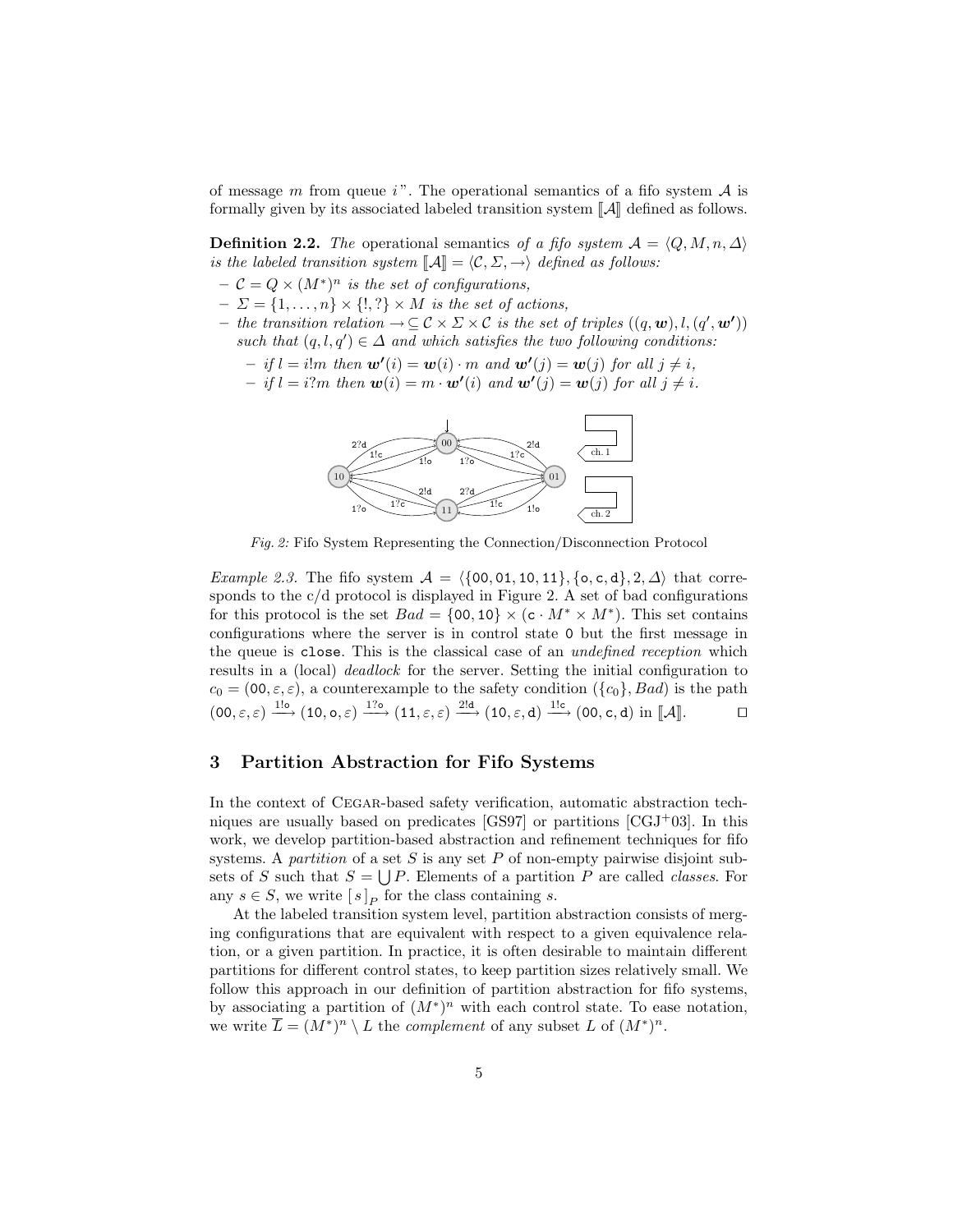To effectively compute partition abstractions for fifo systems, we need a family of finitely representable subsets of  $(M^*)^n$ . A natural candidate is the class of recognizable subsets of  $(M^*)^n$ , or, equivalently, of QDD-definable subsets of (M<sup>\*</sup>)<sup>n</sup> [\[BG99\]](#page-13-1), since this class is effectively closed under Boolean operations. Recall that a subset L of  $(M^*)^n$  is *recognizable* if (and only if) it is a finite union of subsets of the form  $L_1 \times \cdots \times L_n$  where each  $L_i$  is a regular language over  $M$  [\[Ber79\]](#page-13-11). We extend recognizability in the natural way to subsets of the set  $\mathcal{C} = Q \times (M^*)^n$  of configurations. A subset  $C \subseteq \mathcal{C}$  is recognizable if  $\{w \mid (q, w) \in C\}$  is recognizable for every  $q \in Q$ . We denote by  $\Re ec((M^*)^n)$  the set of recognizable subsets of  $(M^*)^n$ , and write  $\mathbb{P}((M^*)^n)$  for the set of all finite partitions of  $(M^*)^n$  where classes are recognizable subsets of  $(M^*)^n$ .

**Definition 3.1.** Consider a fifo system  $A = \langle Q, M, n, \Delta \rangle$  and a partition map  $P: Q \to \mathbb{P}((M^*)^n)$ . The partition abstraction of  $[\![A]\!]$  induced by P is the labeled transition system  $\llbracket \mathcal{A} \rrbracket_P^{\sharp} = \langle \mathcal{C}_P^{\sharp}, \Sigma, \rightarrow_P^{\sharp} \rangle$  defined as follows:

- $-\mathcal{C}_P^{\sharp} = \{(q,p) \mid q \in Q \text{ and } p \in P(q)\}$  is the set of abstract configurations,
- $-\Sigma = \{1, \ldots, n\} \times \{!,\ ?\} \times M$  is the set of actions,
- $-$  the abstract transition relation  $\rightarrow_P^\sharp\ \subseteq\ \mathcal{C}_P^\sharp\ \times\ \Sigma\ \times\ \mathcal{C}_P^\sharp\$  is the set of triples  $((q,p),l,(q',p'))$  such that  $(q,\mathbf{w}) \stackrel{l}{\rightarrow} (q',\mathbf{w'})$  for some  $\mathbf{w} \in p$  and  $\mathbf{w'} \in p'$ .

To relate concrete and abstract configurations, we define the abstraction function  $\alpha_P : C \to C_P^{\sharp}$ , and its extension to  $\wp(C) \to \wp(C_P^{\sharp})$ , as well as the *concretization* function  $\gamma_P : C_P^{\sharp} \to C$ , extended to  $\wp(C_P^{\sharp}) \to \wp(C)$ , as expected:

$$
\alpha_P((q, \mathbf{w})) = (q, [\mathbf{w}]_P) \qquad \alpha_P(C) = \{ \alpha(c) \mid c \in C \} \n\gamma_P((q, p)) = \{ q \} \times p \qquad \gamma_P(C^{\sharp}) = \bigcup \{ \gamma(c^{\sharp}) \mid c^{\sharp} \in C^{\sharp} \}.
$$

To simplify notations, we shall drop the  $P$  subscript when the partition map can easily be derived from the context. Intuitively, an abstract configuration  $(q, p)$  of  $\llbracket A \rrbracket^{\sharp}$  represents the set  $\{q\} \times p$  of (concrete) configurations of  $\llbracket A \rrbracket$ . The abstract transition relation  $\rightarrow^{\sharp}$  is the existential lift of the concrete transition relation  $\rightarrow$  to abstract configurations.

The following forward and backward language transformers will be used to capture the effect of fifo actions. The functions  $post : \Sigma \times \wp((M^*)^n) \to \wp((M^*)^n)$ and  $pre: \Sigma \times \wp((M^*)^n) \to \wp((M^*)^n)$  are defined by:

$$
post(i!m, L) = \{w[i \leftarrow u] \mid w \in L, u \in M^* \text{ and } w(i) \cdot m = u\}
$$
  

$$
post(i?m, L) = \{w[i \leftarrow u] \mid w \in L, u \in M^* \text{ and } w(i) = m \cdot u\}
$$
  

$$
pre(i!m, L) = \{w[i \leftarrow u] \mid w \in L, u \in M^* \text{ and } w(i) = u \cdot m\}
$$
  

$$
pre(i?m, L) = \{w[i \leftarrow u] \mid w \in L, u \in M^* \text{ and } m \cdot w(i) = u\}
$$

<span id="page-5-0"></span>Obviously,  $post(l, L)$  and  $pre(l, L)$  are effectively recognizable subsets of  $(M^*)^n$ for any  $l \in \Sigma$  and for any recognizable subset  $L \subseteq (M^*)^n$ . Moreover, we may use post and pre to characterize the abstract transition relation of a partition abstraction  $\llbracket \mathcal{A} \rrbracket_P^{\sharp}$ , by: for any rule  $(q, l, q') \in \Delta$  and for any pair  $p \in P(q)$ ,  $p' \in \Delta$  $P(q')$ , we have  $(q, p) \stackrel{l}{\rightarrow}^{\sharp} (q', p')$  iff  $post(l, p) \cap p' \neq \emptyset$  iff  $p \cap pre(l, p') \neq \emptyset$ .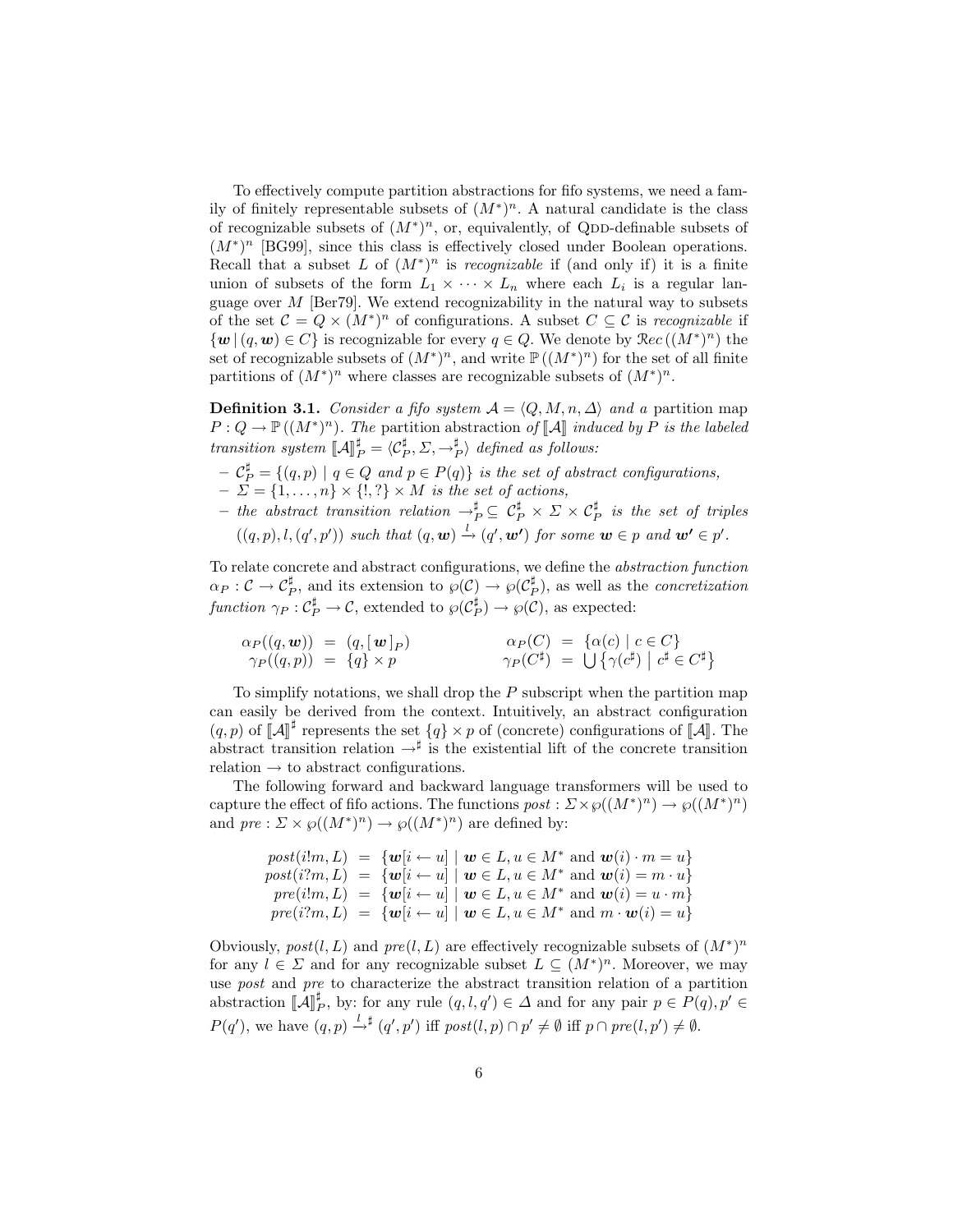**Lemma 3.2.** For any fifo system A and partition map  $P: Q \to \mathbb{P}((M^*)^n)$ ,  $[\![A]\!]^{\sharp}$ is effectively computable. For any recognizable subset  $C \subseteq \mathcal{C}$ ,  $\alpha(C)$  is effectively computable.

We extend  $\alpha$  to paths in the obvious way:  $\alpha(c_0 \stackrel{l_0}{\longrightarrow} \cdots \stackrel{l_{h-1}}{\longrightarrow} c_h) = \alpha(c_0) \stackrel{l_0}{\longrightarrow}$  $\cdots \xrightarrow{l_{h-1} \sharp} \alpha(c_h)$ . Observe that  $\alpha(\pi)$  is an abstract path in  $[\![A]\!]^{\sharp}$  for any concrete path  $\pi$  in  $\mathcal{A}$ . We therefore obtain the following safety preservation property.

<span id="page-6-3"></span>Proposition 3.3. Consider a fifo system A and a safety condition (Init, Bad) for  $\llbracket \mathcal{A} \rrbracket$ . For any partition abstraction  $\llbracket \mathcal{A} \rrbracket^{\sharp}$  of  $\llbracket \mathcal{A} \rrbracket$ , if  $\llbracket \mathcal{A} \rrbracket^{\sharp}$  is  $(\alpha(Init), \alpha(Bad))$ -<br>eate than  $\llbracket A \rrbracket$  is  $(Init, \text{Red})$ safe then  $\llbracket \mathcal{A} \rrbracket$  is (Init, Bad)-safe.

The converse to this proposition does not hold in general. An abstract counterexample  $\pi^{\sharp}$  is called *feasible* if there exists a concrete counterexample  $\pi$  such that  $\pi^{\sharp} = \alpha(\pi)$ , and  $\pi^{\sharp}$  is called *spurious* otherwise.

<span id="page-6-2"></span>**Lemma 3.4.** For any fifo system A, partition map  $P: Q \to \mathbb{P}((M^*)^n)$ , and any safety condition (Init, Bad) for  $\llbracket \mathcal{A} \rrbracket$ , feasibility of abstract counterexamples is effectively decidable.

<span id="page-6-1"></span>Example 3.5. Continuing the discussion of the  $c/d$  protocol, we consider the abstraction induced by the following partition map:

| $q \in Q$ |                                                                                                                                                                                   | $\begin{array}{ c c c c c c c c } \hline \quad \text{01} & \quad \text{11} \end{array}$ |  |  |
|-----------|-----------------------------------------------------------------------------------------------------------------------------------------------------------------------------------|-----------------------------------------------------------------------------------------|--|--|
|           | $\overline{P(q) \mid (\varepsilon \times M^*)}, (M^+ \times M^*) \mid (\mathbf{o}^* \times M^*)$ , $\overline{(\mathbf{o}^* \times M^*)} \mid M^* \times M^* \mid M^* \times M^*$ |                                                                                         |  |  |

The set of initial abstract configurations is  $\alpha(Init) = \{ (00, \varepsilon \times M^*) \},$  and the set of bad abstract configurations is  $\alpha(Bad) = \{ (00, M^+ \times M^*), (10, \overline{o^*} \times M^*) \}.$ A simple graph search reveals several abstract counterexamples, for instance  $(0, \varepsilon \times M^*) \stackrel{1! \sigma}{\longrightarrow}^{\sharp} (10, \sigma^* \times M^*) \stackrel{1! \sigma}{\longrightarrow}^{\sharp} (00, M^+ \times M^*)$ . This counterexample is spurious since the only concrete path that corresponds to this abstract counterexample is  $(00, \varepsilon, \varepsilon) \xrightarrow{1!o} (10, o, \varepsilon) \xrightarrow{1!c} (00, oc, \varepsilon) \notin Bad.$ 

## <span id="page-6-0"></span>4 Counterexample-based Partition Refinement

The abstraction-based verification of safety properties relies on refinement techniques to gradually increase the precision of abstractions in order to rule out spurious abstract counterexamples. Refinement for partition abstractions simply consists in splitting some classes into a sub-partition.

Given two partitions P and  $\tilde{P}$  of a set S, we say that  $\tilde{P}$  refines P when each class  $\widetilde{p} \in P$  is contained in some class  $p \in P$ . Moreover we then write  $[\widetilde{p}]_P$  for the class  $p \in P$  containing  $\widetilde{\phi}$ . the class  $p \in P$  containing  $\tilde{p}$ .

Let us fix, for the remainder of this section, a fifo system  $\mathcal{A} = \langle Q, M, n, \Delta \rangle$ and a safety condition (*Init, Bad*) for  $\llbracket \mathcal{A} \rrbracket$ . Given two partition maps  $P, P : Q \rightarrow$  $\mathbb{P}((M^*)^n)$ , we say that  $\widetilde{P}$  refines P if  $\widetilde{P}(q)$  refines P(q) for every control state  $q \in Q$ . If  $\widetilde{P}$  refines P, then for any abstract path  $(q_0, \widetilde{p}_0) \stackrel{l_0}{\longrightarrow}^{\sharp} \cdots \stackrel{l_{h-1}}{\longrightarrow}^{\sharp} (q_h, \widetilde{p}_h)$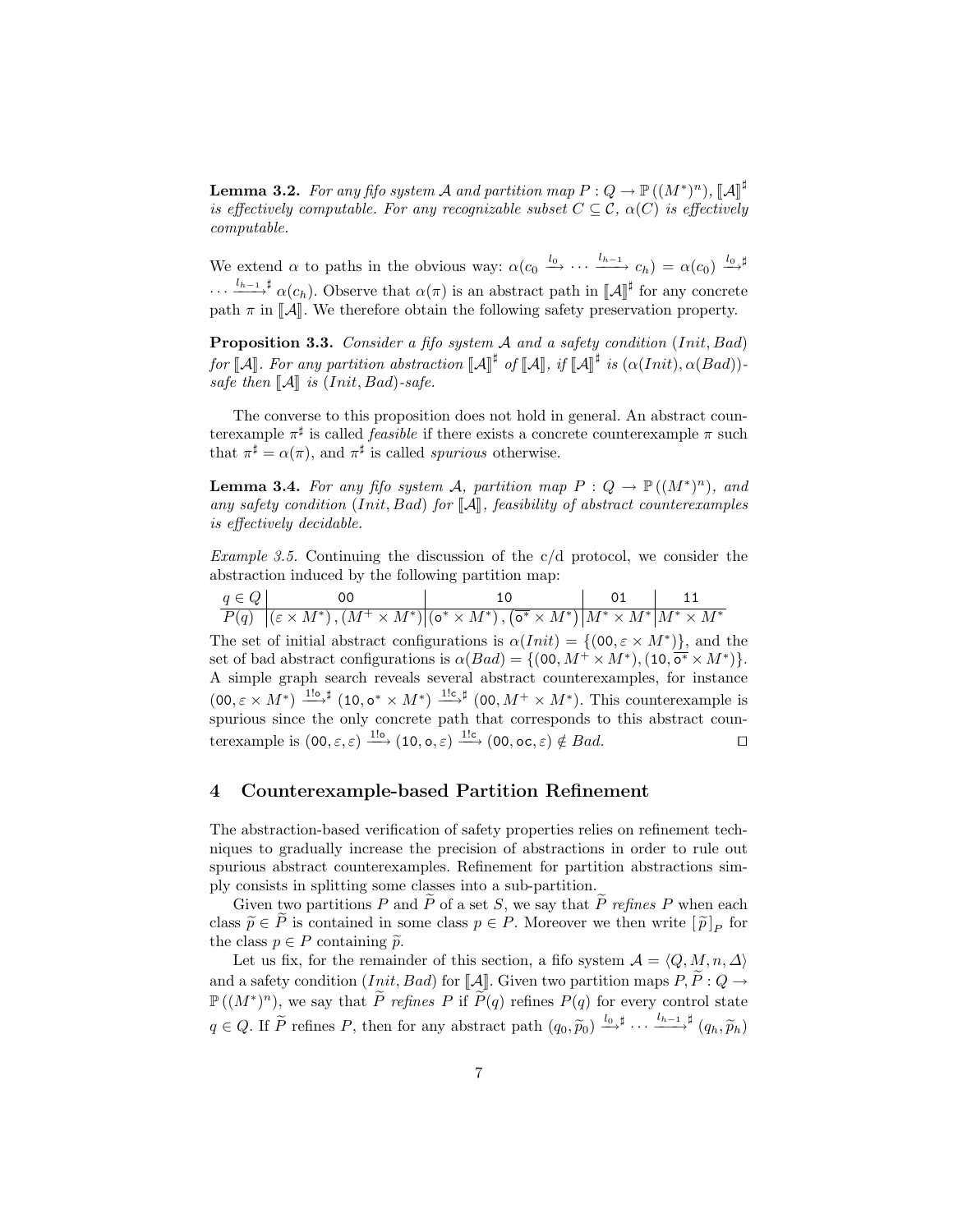$\operatorname{in} \ \llbracket \mathcal{A} \rrbracket^{\sharp}_{\hat{I}}$  $\frac{\sharp}{\tilde{P}}$ , it holds that  $(q_0, [\tilde{p}_0]_{P(q_0)}) \stackrel{l_0}{\longrightarrow} \cdots \stackrel{l_{h-1}}{\longrightarrow} \sharp (q_h, [\tilde{p}_h]_{P(q_h)})$  is an abstract path in  $\llbracket A \rrbracket_F^{\sharp}$ . This fact shows that, informally, refining a partition abstraction does not introduce any new spurious countercypanels. does not introduce any new spurious counterexample.

When a spurious counterexample is found in the abstraction, the partition map must be refined so as to rule out this counterexample. We formalize this for an abstract path  $\pi_P^{\sharp} = (q_0, p_0) \stackrel{l_0, \sharp}{\longrightarrow} \cdots \stackrel{l_{h-1}, \sharp}{\longrightarrow} (q_h, p_h)$  in  $\llbracket \mathcal{A} \rrbracket_P^{\sharp}$  from  $\alpha_P(Init)$ to  $\alpha_P (Bad)$  as follows: a refinement P of P is said to *rule out* the abstract counterexample  $\pi_P^{\sharp}$  if there exists no path  $\pi_P^{\sharp} = (q_0, \widetilde{p}_0) \xrightarrow{l_0, \sharp} \cdots \xrightarrow{l_{h-1}, \sharp} (q_h, \widetilde{p}_h)$ from  $\alpha_{\widetilde{P}}(Init)$  to  $\alpha_{\widetilde{P}}(Bad)$  in  $[\![\mathcal{A}]\!]^{\sharp}$ <sup>n</sup> satisfying  $\widetilde{p}_i \subseteq p_i$  for all  $0 \leq i \leq h$ . Note that if  $\pi_P^{\sharp}$  is a feasible counterexample, then no refinement of P can rule it out. Conversely, if  $\widetilde{P}$  is a refinement of P that rules out  $\pi_P^{\sharp}$  then any refinement of  $\widetilde{P}$  also rules out  $\pi_P^{\sharp}$ . The main challenge in CEGAR is the discovery of suitable refinements which are computationally "simple" but "precise enough". In this work, we focus on counterexample-guided refinements based on path invariants.

**Definition 4.1.** Consider a partition map  $P$  and a spurious counterexample  $\pi^{\sharp} = (q_0, p_0) \stackrel{l_0, \sharp}{\longrightarrow} \cdots \stackrel{l_{h-1}, \sharp}{\longrightarrow} (q_h, p_h)$  in  $[\![A]\!]_P^{\sharp}$ . A path invariant for  $\pi^{\sharp}$  is any sequence  $L_0, \ldots, L_h$  of recognizable subsets of  $(M^*)^n$  such that:

- <span id="page-7-2"></span>(i) we have  $({q_0} \times p_0) \cap Init \subseteq {q_0} \times L_0$ , and
- <span id="page-7-4"></span>(ii) we have  $post(l_i, L_i \cap p_i) \subseteq L_{i+1}$  for every  $0 \leq i \leq h-1$ , and
- <span id="page-7-3"></span>(iii) we have  $({q_h} \times L_h) \cap Bad = \emptyset$

Observe that condition (ii) is more general than  $post(l_i, L_i) \subseteq L_{i+1}$  which is classically required for inductive invariants. With this relaxed condition, path invariants are tailored to the given spurious counterexample, and therefore can be simpler (e.g., be coarser or have more empty  $L_i$ ).

<span id="page-7-1"></span>Proposition 4.2. Consider a partition map P and a simple spurious counterexample  $\pi^{\sharp} = (q_0, p_0) \stackrel{l_0, \sharp}{\longrightarrow} \cdots \stackrel{l_{h-1}, \sharp}{\longrightarrow} (q_h, p_h)$ . Given a path invariant  $L_0, \ldots, L_h$ for  $\pi^{\sharp}$ , the partition map  $\tilde{P}$  defined below is a refinement of P that rules out  $\pi^{\sharp}$ :

$$
\tilde{P}(q) = (P(q) \setminus \{p_i \mid i \in I(q)\}) \cup \bigcup_{i \in I(q)} \{p_i \cap L_i, p_i \cap \overline{L_i}\} \setminus \{\emptyset\}
$$

where  $I(q) = \{i \mid 0 \leq i \leq h, q_i = q\}$  for each control state  $q \in Q$ .

We propose a generic approach to obtain path invariants by utilizing a parametrized approximation operator for queue contents. The parameter (the  $k$  in the definition below) is used to adjust the precision of the approximation.

**Definition 4.3.** A (parametrized) extrapolation is any function  $\nabla$  from  $\mathbb N$  to  $\mathcal{R}ec((M^*)^n) \to \mathcal{R}ec((M^*)^n)$  that satisfies, for any  $L \in \mathcal{R}ec((M^*)^n)$ , the two following conditions (with  $\nabla(k)$  written as  $\nabla_k$ ):

- (i) we have  $L \subseteq \nabla_k(L)$  for every  $k \in \mathbb{N}$ ,
- <span id="page-7-0"></span>(ii) there exists  $k_L \in \mathbb{N}$  such that  $L = \nabla_k(L)$  for every  $k \geq k_L$ .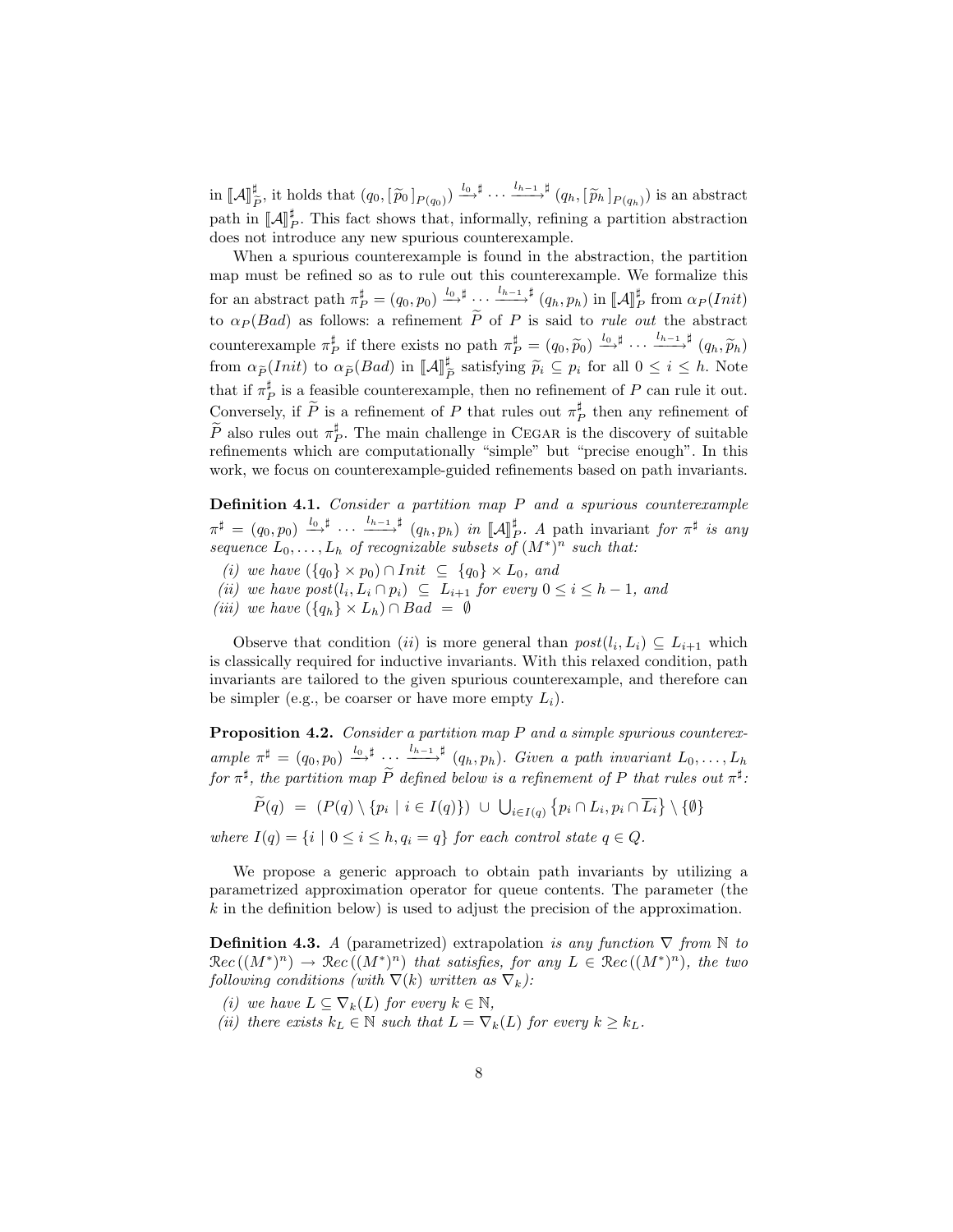Our definition of extrapolation is quite general, in particular, it does not require monotonicity in  $k$  or in  $L$ , but it is sufficient for the design of path invariant generation procedures. The most simple extrapolation is the na¨ıve extrapolation that maps each  $k \in \mathbb{N}$  to the identity on  $\Re ec((M^*)^n)$ . The parametrized automata approximations of [\[BHV04\]](#page-13-8) and [\[LGJJ06\]](#page-14-0) also satisfy the requirements of Definition [4.3.](#page-7-0) Notice that extrapolations are closed under functional union, intersection and composition. The choice of an appropriate extrapolation with respect to the underlying domain of fifo systems is crucial for the implementation of Cegar's refinement step and will be mentioned in Section [6.](#page-11-0)

We now present two extrapolation-based path invariant generation procedures. Recall that the parameter  $k$  of an extrapolation intuitively indicates the desired precision of the approximation. The first algorithm, UPInv, performs an approximated post computation along the spurious counterexample, and iteratively increases the precision  $k$  of the approximation until a path invariant is obtained. The applied precision in UPInv is uniform along the counterexample. Due to its simplicity, the termination analysis of CEGAR in the following section will refer to UPInv. The second algorithm, APInv, first performs an exact pre computation along the spurious counterexample to identify the "bad" coreachable subsets  $B_i$ . The path invariant is then computed with forward traversal that uses the Split subroutine to simplify each *post* image while remaining disjoint from the  $B_i$ . The precision used in Split is therefore tailored to each *post* image, which may lead to simpler path invariants. Naturally, both algorithms may be "reversed" to generate path invariants backwards.

Observe that if the extrapolation  $\nabla$  is effectively computable, then all steps in the algorithms UPInv, Split and APInv are effectively computable. We now prove correctness and termination of these algorithms. Let us fix, for the remainder of this section, an extrapolation  $\nabla$  and a partition map  $P: Q \to \mathbb{P}((M^*)^n)$ , and assume that *Init* and *Bad* are recognizable.

**Proposition 4.4.** For any spurious abstract counterexample  $\pi_P^{\sharp}$ , the execution of UPInv $(\nabla,Init, Bad, \pi_P^{\sharp})$  terminates and returns a path invariant for  $\pi_P^{\sharp}$ .

<span id="page-8-0"></span>**Lemma 4.5.** For any two recognizable subsets  $L_0, L_1$  of  $(M^*)^n$ , if  $L_0 \cap L_1 = \emptyset$ then Split( $\nabla, L_0, L_1$ ) terminates and returns a recognizable subset L of  $(M^*)^n$ that satisfies  $L_0 \subseteq L \subseteq \overline{L_1}$ .

**Proposition 4.6.** For any spurious abstract counterexample  $\pi_P^{\sharp}$ , the execution of APInv $(\nabla,Init, Bad, \pi_P^{\sharp})$  terminates and returns a path invariant for  $\pi_P^{\sharp}$ .

Example 4.7. Assume an extrapolation  $\nabla$  satisfying  $\nabla_0(\varepsilon \times M^*) = \varepsilon \times M^*$ ,  $\nabla_0(\mathsf{o} \times M^*) = \mathsf{o} \times M^*$  and  $\nabla_0(\mathsf{o} \mathsf{c} \times M^*) = \mathsf{o}^+ \mathsf{c} \times M^*$ . The UPInv algorithm, applied to the spurious counterexample  $(0, \varepsilon \times M^*) \stackrel{1! \sigma}{\longrightarrow}^{\sharp} (10, o^* \times M^*) \stackrel{1! \sigma}{\longrightarrow}^{\sharp}$  $(0, 0, M^+ \times M^*)$  of Example [3.5,](#page-6-1) would produce the path invariant  $(\varepsilon, \mathsf{o}, \mathsf{o}^+\mathsf{c})$ . According to Proposition [4.2,](#page-7-1) the partition map would be refined to :

|                                                                      | $q \in Q$ | იი                                                                                                                                                                                                                                                |  |  |  |  |
|----------------------------------------------------------------------|-----------|---------------------------------------------------------------------------------------------------------------------------------------------------------------------------------------------------------------------------------------------------|--|--|--|--|
|                                                                      |           | $P(q) \left[ \{ \varepsilon, \text{o}^+\text{c}, M^+ \setminus \text{o}^+\text{c} \} \times M^* \middle  \{ \text{o}, \text{o}^* \setminus \text{o}, \overline{\text{o}^*} \} \times M^* \middle  M^* \times M^* \middle  M^* \times M^* \right]$ |  |  |  |  |
| The refined partition clearly rules out the spurious counterexample. |           |                                                                                                                                                                                                                                                   |  |  |  |  |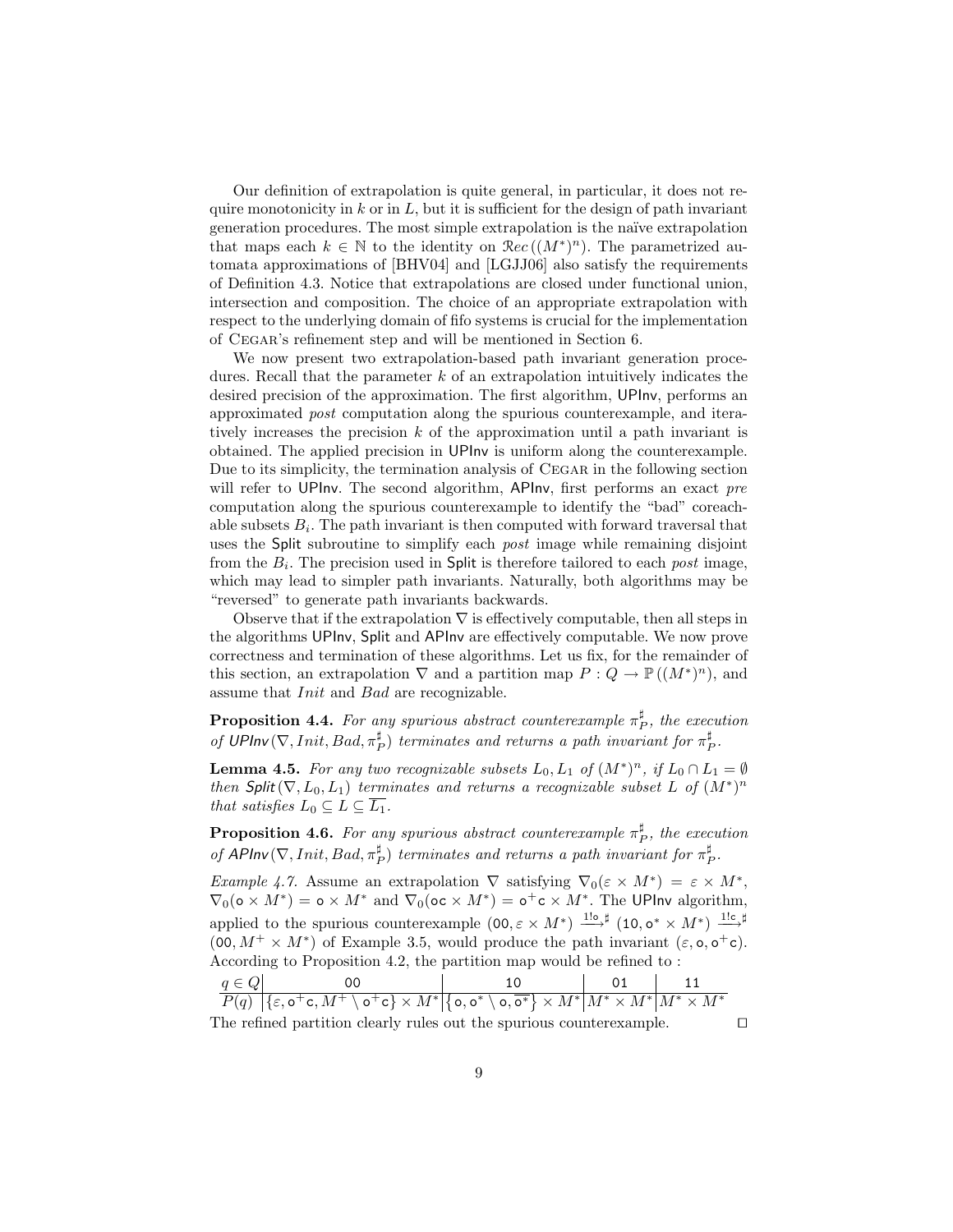UPInv  $(\nabla,Init, Bad, \pi_P^{\sharp})$ 

**Input:** extrapolation  $\nabla$ , recognizable subsets *Init*, *Bad* of  $Q \times (M^*)^n$ , spurious counterexample  $\pi_P^{\sharp} = (q_0, p_0) \xrightarrow{l_0 \sharp} \cdots \xrightarrow{l_{h-1} \sharp} (q_h, p_h)$ 

<span id="page-9-2"></span><span id="page-9-1"></span> $1 \quad k \leftarrow 0$ <sup>2</sup> do  $\mathbf{1}_3$   $L_0 \leftarrow \nabla_k (p_0 \cap \{ \mathbf{w} \mid (q_0, \mathbf{w}) \in Init \})$ <sup>4</sup> for i from 1 upto h 5  $F_i \leftarrow post(l_{i-1}, L_{i-1} \cap p_{i-1})$ 6 if  $F_i \cap p_i = \emptyset$ 7  $L_i \leftarrow \emptyset$ <sup>8</sup> else 9  $L_i \leftarrow \nabla_k(F_i)$ 10  $k \leftarrow k + 1$ 11 while  $({q_h} \times L_h) \cap Bad \neq \emptyset$ 12 return  $(L_0, \ldots, L_h)$ APInv  $(\nabla,Init, Bad, \pi_P^{\sharp})$ Input: (viz. UPInv above)  $B_h \leftarrow p_h \cap Bad$ 2  $i \leftarrow h$ 3 while  $B_i \neq \emptyset$  and  $i > 0$ 4  $i \leftarrow i - 1$ 5  $B_i \leftarrow p_i \cap pre(l_{i+1}, B_{i+1})$ 6 if  $i = 0$ 7  $I \leftarrow p_0 \cap \{w \mid (q_0, w) \in Init\}$ s  $L_0$  ← Split  $(\nabla, I, B_0)$ <sup>9</sup> else 10  $(L_0, \ldots, L_i) \leftarrow ((M^*)^n, \ldots, (M^*)^n)$ 11 for j from i upto  $h-1$ 12  $L_{i+1}$  ← Split  $(\nabla, post(l_i, L_i \cap p_i), B_{i+1})$ 13 return  $(L_0, \ldots, L_h)$ Split  $(\nabla, L_0, L_1)$ **Input:** extrapolation  $\nabla$ ,  $L_0, L_1 \subseteq \mathcal{R}ec((M^*)^n)$ disjoint  $k \leftarrow 0$ 2 while  $\nabla_k(L_0) \cap L_1 \neq \emptyset$ 3  $k \leftarrow k + 1$ 4 return  $\nabla_k(L_0)$ 

## <span id="page-9-6"></span><span id="page-9-5"></span><span id="page-9-4"></span><span id="page-9-3"></span><span id="page-9-0"></span>5 Safety Cegar Semi-Algorithm for Fifo Systems

We are now equipped with the key ingredients to present our CEGAR semialgorithm for fifo systems. The semi-algorithm takes as input a fifo system  $A$ , a recognizable safety condition  $(Init, Bad)$ , an initial partition map  $P_0$ , and a path invariant generation procedure PathInv. The initial partition map may be the trivial one, mapping each control state to  $(M^*)^n$ . We may use any path invariant generation procedure, such as the ones presented in the previous section. The semi-algorithm iteratively refines the partition abstraction until either the abstraction is precise enough to prove that  $\llbracket \mathcal{A} \rrbracket$  is  $(Init, Bad)$ -safe (line [10\)](#page-10-0), or a feasible counterexample is found (line [4\)](#page-10-1). If the abstract counterexample picked at line [2](#page-10-2) is spurious, a path invariant is generated and is used to refine the partition. The new partition map obtained after the foreach loop (lines [8–](#page-10-3)[9\)](#page-10-4) is precisely the partition map  $\widetilde{P}$  from Proposition [4.2,](#page-7-1) and hence it rules out this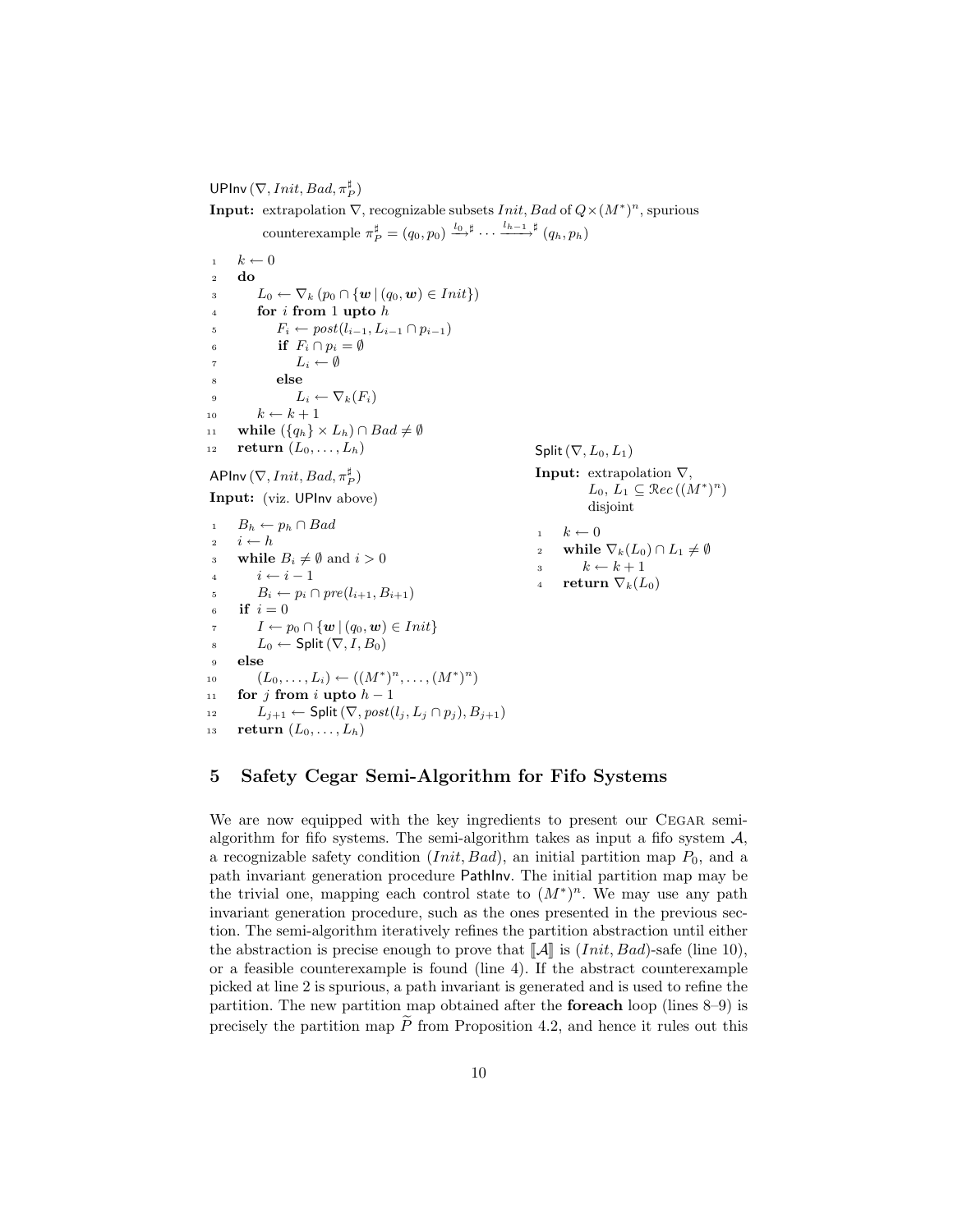abstract counterexample. Recall that Lemmata [3.2](#page-5-0) and [3.4](#page-6-2) ensure that the steps at lines [1](#page-10-5) and [3](#page-10-6) are effectively computable. The correctness of the CEGAR semi-

<span id="page-10-6"></span><span id="page-10-5"></span><span id="page-10-2"></span><span id="page-10-1"></span>CEGAR  $(A,Init, Bad, P_0, PathInv)$ **Input:** fifo system  $A = \langle Q, M, n, \Delta \rangle$ , recognizable subsets *Init*, Bad of  $Q \times$  $(M^*)^n$ , partition map  $P_0: Q \to \mathbb{P}((M^*)^n)$ , procedure Pathlnv 1 while  $\llbracket \mathcal{A} \rrbracket_P^{\sharp}$  is  $(\alpha_P (Init), \alpha_P (Bad))$ -unsafe 2 pick a simple abstract counterexample  $\pi^{\sharp}$  in  $[\![A]\!]_P^{\sharp}$ 3 if  $\pi^{\sharp}$  is a feasible abstract counterexample <sup>4</sup> return  $\frac{1}{2}$ <br>s else else 6 write  $\pi^{\sharp}$  as the abstract path  $(q_0, p_0) \xrightarrow{l_0, \sharp} \cdots \xrightarrow{l_{h-1}, \sharp} (q_h, p_h)$  $\tau \hspace{1.5cm} (L_0, \ldots, L_h) \leftarrow \mathsf{PathInv}\left(\textit{Init}, \textit{Bad}, \pi^\sharp\right)$ 8 **for each**  $i \in \{0, \ldots, h\}$ 9  $P(q_i) \leftarrow (P(q_i) \setminus \{p_i\}) \cup (\{p_i \cap L_i, p_i \cap \overline{L_i}\} \setminus \{\emptyset\})$ 10 return  $\sqrt{ }$ 

<span id="page-10-9"></span><span id="page-10-7"></span><span id="page-10-4"></span><span id="page-10-3"></span><span id="page-10-0"></span>algorithm is expressed by the following proposition, which directly follows from Proposition [3.3](#page-6-3) and from the definition of feasible abstract counterexamples.

**Proposition 5.1.** For any terminating execution of  $CEGAR(A,Init, Bad, P_0,$ PathInv), if the execution returns  $\checkmark$  (resp.  $\sharp$ ) then  $\llbracket \mathcal{A} \rrbracket$  is (Init, Bad)-safe (resp.  $(Init, Bad)$ -unsafe).

Termination of the CEGAR semi-algorithm cannot be assured as otherwise it would solve the reachability problem known to be undecidable for fifo systems [\[BZ83\]](#page-13-0). However, (Init, Bad)-unsafety is semi-decidable for fifo systems by forward or backward symbolic exploration when Init and Bad are recognizable [\[BG99\]](#page-13-1). Moreover, this problem obviously becomes decidable for fifo systems having a finite reachability set from *Init*.

We investigate in this section the termination of the CEGAR semi-algorithm when  $A$  is  $(Init, Bad)$ -unsafe or has a finite reachability set from *Init*. On the contrary to other approaches where abstractions are refined globally (e.g., predicate abstraction  $[GS97]$ , partition abstractions  $[CGJ^+03]$  $[CGJ^+03]$  are refined locally by splitting abstract configurations along the abstract counterexample (viz. lines [8](#page-10-3) – [9](#page-10-4) of the CEGAR semi-algorithm). The abstract transition relation only needs to be refined around the abstract configurations that have been split, and hence its refinement can be computed efficiently. However, this local nature of refinement complicates the analysis of the algorithm. We fix an extrapolation  $\nabla$  and we focus on the path invariant generation procedure UPInv presented in Section [4.](#page-6-0)

<span id="page-10-8"></span>**Proposition 5.2.** For any breadth-first execution of  $CEGAR(A,Init, Bad, P_0,$ UPInv ( $\nabla$ )), if the execution does not terminate then the sequence  $(h_{\theta})_{\theta \in \mathbb{N}}$  of lengths of counterexamples picked at line [2](#page-10-2) is nondecreasing and diverges.

Corollary 5.3. If  $\llbracket \mathcal{A} \rrbracket$  is (Init, Bad)-unsafe then any breadth-first execution of  $CEGAR(A,Init, Bad, P_0, UPInv(\nabla))$  terminates.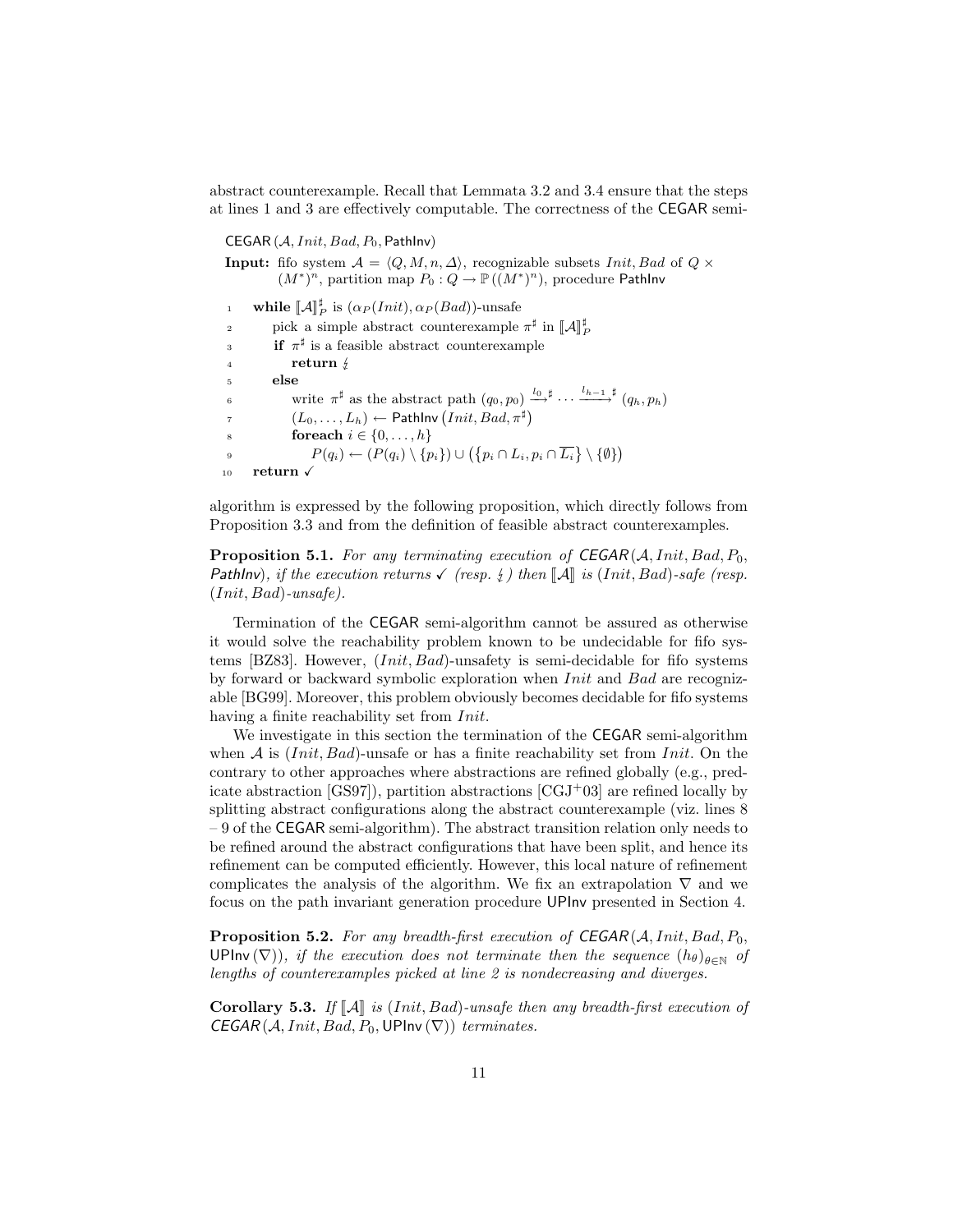It would also be desirable to obtain termination of the CEGAR semi-algorithm when  $A$  has a finite reachability set from *Init*. However, as demonstrated by the example in Appendix [D,](#page-26-0) this condition is not sufficient to guarantee that CEGAR  $(A,Init, Bad, P_0, UP$ Inv  $(\nabla))$  has a terminating execution. It turns out that termination can be guaranteed for fifo systems with a finite reachability set when  $\nabla_k$  has a finite image for every  $k \in \mathbb{N}$ . This apparently strong requirement, formally specified in Definition [5.4,](#page-11-1) is satisfied by the extrapolations of [\[BHV04\]](#page-13-8) and [\[LGJJ06\]](#page-14-0), which are based on state equivalences up to a certain depth.

<span id="page-11-1"></span>**Definition 5.4.** An extrapolation  $\nabla$  is restricted if for every  $k \in \mathbb{N}$ , the set  $\{\nabla_k(L) \mid L \in \mathcal{R}ec((M^*)^n)\}\$ is finite.

Remark that if  $\nabla$  is restricted then for any execution of CEGAR (A, Init, Bad,  $P_0$ , UPInv ( $\nabla$ ), the execution terminates if and only if the number of iterations of the while-loop of the algorithm UPInv is bounded. As shown by the following proposition, if moreover  $\llbracket \mathcal{A} \rrbracket$  has a finite reachability set from Init then the execution necessarily terminates.

**Proposition 5.5.** Assume that  $\nabla$  is restricted. If  $\llbracket A \rrbracket$  has a finite reachability set from Init, then any execution of  $CEGAR(A,Init, Bad, P_0, UPInv(\nabla))$ terminates.

## <span id="page-11-0"></span>6 Experimentation and Perspectives

Our prototypical tool Mcscm that implements the previous algorithms is written in Ocaml and relies on a library by Le Gall and Jeannet [\[Scm\]](#page-14-4) for the classical regular language operations, the fifo operations, and the colored bisimulationbased extrapolation.

Colored Bisimulation-based Extrapolation. Our underlying extrapolation is the bisimulation-based construction of [\[LGJJ06\]](#page-14-0). In a nutshell, abstractions of finite automata are easily given by a congruence on the automata's states. The authors of [\[LGJJ06\]](#page-14-0) present a congruence relation based on a colored bisimulation equivalence, i.e., two states are equal if they have the same color (regarding an a priori given partition of the state space) and are bisimulation equivalent, ergo, behave "equally". A discussion that favors this extrapolation for the verification of fifo systems is presented in [\[LGJJ06\]](#page-14-0) whereas their focus remains on applying this extrapolation as widening in an abstract interpretation based approach.

Benchmarks. Our implementation includes the two path invariant generation algorithms UPInv and APInv of Section [4.](#page-6-0) We actually implemented a "single split" backward variant of APInv, reminiscent of the classical Cegar implementation  $[CGJ+03]$  $[CGJ+03]$  (analogous to APInv but applying the split solely to the "failure" abstract configuration). Therefore our implemented variant APInv' leads to more Cegar loops than would be obtained with APInv, and this explains in part why UPInv globally outperforms APInv'. Several pluggable subroutines can be used to search for counterexamples (depth-first or breadth-first exploration).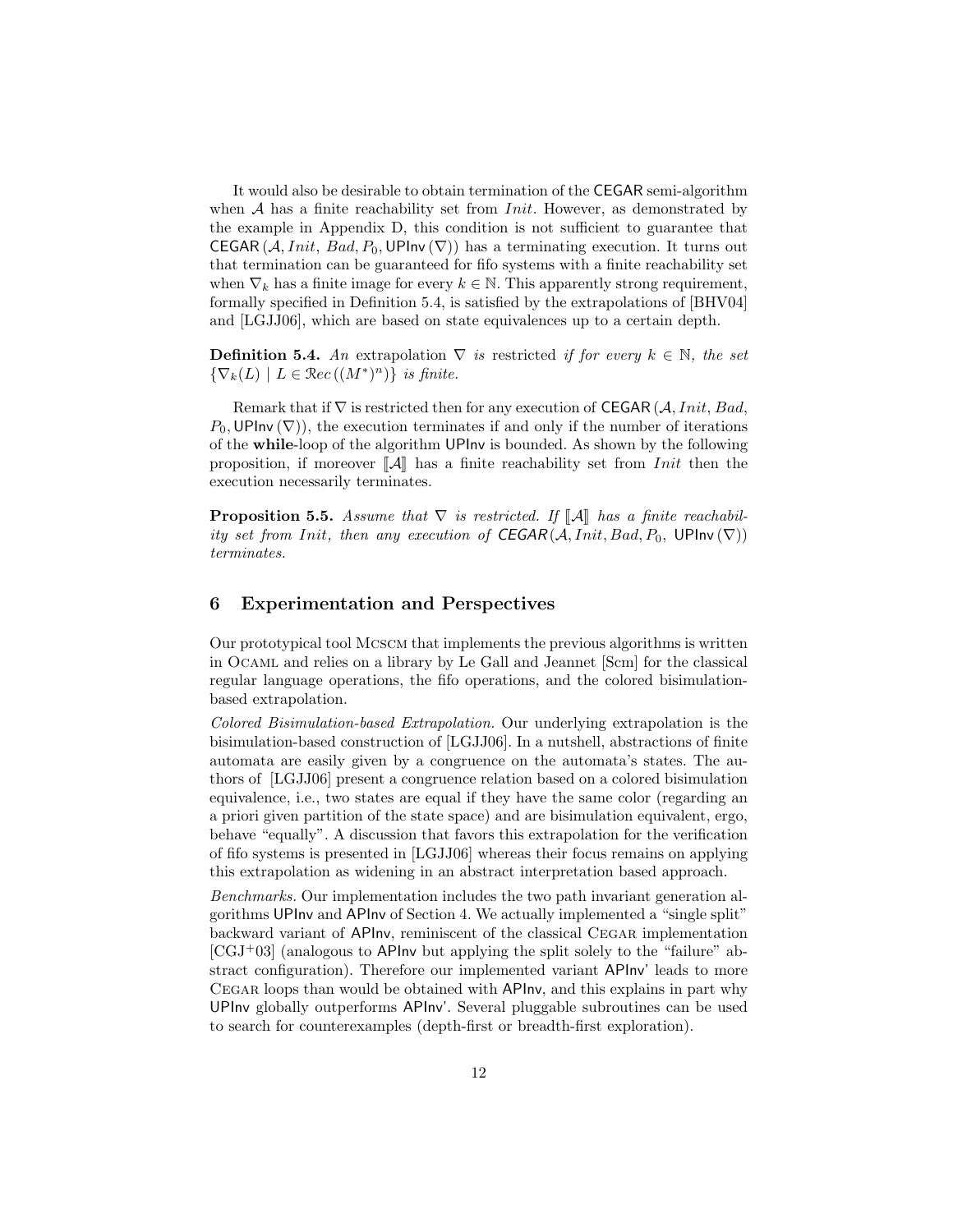We tested the prototype on a suite of protocols that includes the classical alternating bit protocol ABP  $[AJ96]$ , a simplified version of TCP – also in the setting of one server with two clients that share their channels, as well as protocols for leader election due to Peterson and token passing in a ring topology. Further, we provide certain touchstones for our approach, for example, an enhancement of the c/d protocol with nested loops and a protocol with strictly non-regular configurations. A detailed presentation of the protocols is provided in Appendix [A.](#page-15-0) Except for the  $c/d$  protocol, which is unsafe, all other examples are safe.

|                       |             |        | .                                                                                                                                                                                                                                                                    | . .   |     |             |     |
|-----------------------|-------------|--------|----------------------------------------------------------------------------------------------------------------------------------------------------------------------------------------------------------------------------------------------------------------------|-------|-----|-------------|-----|
| Авр                   | 16/64       | APInv' | 0.47                                                                                                                                                                                                                                                                 | 1.3   | 84  | 99/588      | bfs |
|                       |             | UPInv  | 3.48                                                                                                                                                                                                                                                                 | 2.23  | 167 | 326/1658    | dfs |
| $c/d$ protocol        | 4/12        | APInv' | 0.01                                                                                                                                                                                                                                                                 | 0.36  | 6   | 10/39       | bfs |
|                       |             | UPInv  | 0.01                                                                                                                                                                                                                                                                 | 0.36  | 5   | 11/34       | bfs |
| nested $c/d$ protocol | 6/17        | APIny' | 0.01                                                                                                                                                                                                                                                                 | 0.36  | 8   | 13/25       | bfs |
|                       |             | UPInv  | 0.01                                                                                                                                                                                                                                                                 | 0.36  | 14  | 39/93       | dfs |
|                       | 9/18        | APInv' | 0.02                                                                                                                                                                                                                                                                 | 0.59  | 13  | 21/47       | dfs |
| non-regular protocol  |             | UPInv  | 0.05<br>25/39<br>0.59<br>8<br>147<br>342/1230<br>2.7<br>2.63<br>386/1240<br>120<br>1.16<br>1.53<br>$\sqrt{662/2230}$<br>2.62<br>2.7<br>291<br>662/2230<br>2.61<br>2.7<br>291<br>$(>\!1h)$<br>857/5807<br>194<br>4.81<br>2.43<br>10943/58634<br>12.34<br>296<br>29.66 | dfs   |     |             |     |
|                       | 196/588     | APInv' |                                                                                                                                                                                                                                                                      |       |     |             | dfs |
| (simplified) TCP      |             | UPInv  |                                                                                                                                                                                                                                                                      |       |     |             | bfs |
| server with 2 clients | 255/2160    | APInv' |                                                                                                                                                                                                                                                                      |       |     |             | bfs |
|                       |             | UPInv  |                                                                                                                                                                                                                                                                      |       |     |             | bfs |
|                       | 625/4500    | APInv' |                                                                                                                                                                                                                                                                      |       |     |             |     |
| token ring            |             | UPInv  |                                                                                                                                                                                                                                                                      |       |     |             | bfs |
|                       | 10648/56628 | APInv' |                                                                                                                                                                                                                                                                      |       |     |             | dfs |
| Peterson              |             | UPInv  | 2.97                                                                                                                                                                                                                                                                 | 28.95 | 53  | 10709/56987 | dfs |

 $|\text{protocol}|$  states/trans. $|\text{refmnt.}|$  time [s] mem [MiB] loops states<sup>#</sup>/trans<sup>#</sup> expl.

The above table gives a summary of the results, obtained by Mcscm on an off-the-shelf computer (2.4Ghz Intel Core 2 Duo). The last column indicates the graph search used to find abstract counterexamples. All examples are analyzed with UPInv in a few seconds, and memory is not a limitation.

We compared MCSCM with TRex [\[TRe\]](#page-14-3), the (publicly available) tool closest to ours regarding the verification of unbounded channel systems but which focuses lossy channel semantics. As Trex has an efficient implementation based on simple regular expressions (and not general QDDs as we do), it needs in most cases less than 1 second to build the reachability set. However, Trex assumes a lossy fifo semantics, and therefore is not able to verify all reliable fifo protocols correctly (e.g., when omitting the disconnect messages in the c/d protocol, Trex is still able to reach Bad due to the possible loss of messages, albeit the protocol is safe). Furthermore, Trex suffers (as would also Lash [\[Las\]](#page-13-7)) from the main drawback of acceleration techniques, which in general cannot cope with nested loops, whereas this is no drawback for our tool (viz. nested loop protocol on which Trex did not finish after 1 hour). Mcscm can also handle a simple non-regular protocol (with a counting loop) that is beyond the QDD-based approaches [\[BG99\]](#page-13-1), as the representation of the reachability set would require recognizable languages equipped with Presburger formulas (CQDDs [\[BH99\]](#page-13-2)).

Conclusion and Perspectives. Our prototypical implementation confirms our expectations that the proposed Cegar framework with extrapolation-based path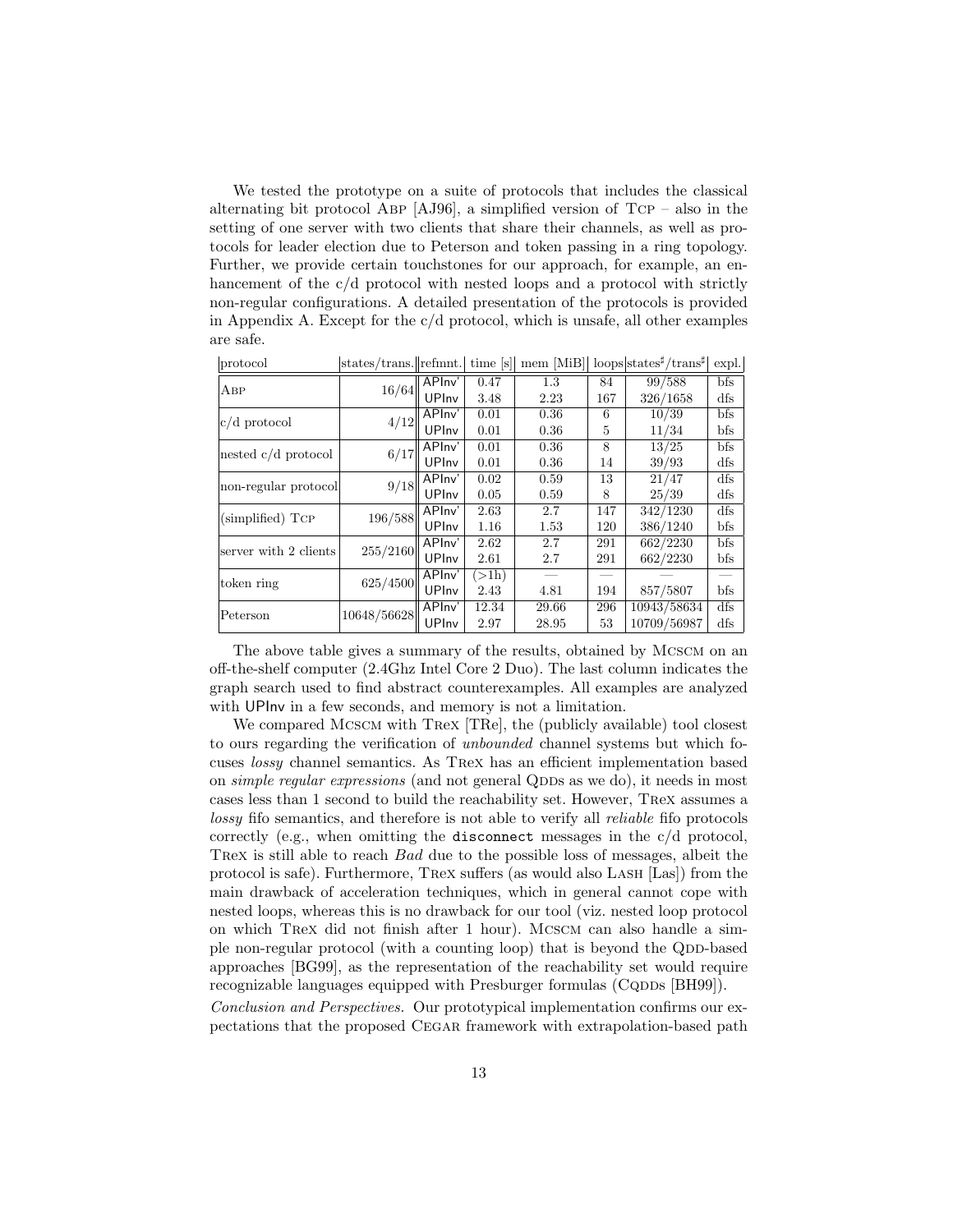invariants is a promising alternative approach to the automatic verification of fifo systems. The framework developped in this paper is actually not specific to fifo systems, and we intend to investigate its practical relevance to other infinitestate models. Future work also includes the safety verification of more complex fifo systems that would allow the exchange of numerical data over the queues (e.g., the sliding window protocols). Several decidable classes of fifo systems have emerged in the literature (in particular lossy fifo systems) and we intend to investigate termination of our CEGAR semi-algorithm (equipped with the path invariant generation procedure  $UPInv(\nabla)$  for these classes.

## References

- <span id="page-13-12"></span>[AJ96] P. A. Abdulla and B. Jonsson. Verifying Programs with Unreliable Channels. Information and Computation, 127(2):91–101, 1996.
- <span id="page-13-11"></span>[Ber79] J. Berstel. Transductions and Context-Free Languages. Teubner, 1979.
- <span id="page-13-1"></span>[BG99] B. Boigelot and P. Godefroid. Symbolic Verification of Communication Protocols with Infinite State Spaces using QDDs. Formal Methods in System Design, 14(3):237–255, 1999.
- <span id="page-13-2"></span>[BH99] A. Bouajjani and P. Habermehl. Symbolic Reachability Analysis of FIFO-Channel Systems with Nonregular Sets of Configurations. Theoretical Computer Science, 221(1-2):211–250, 1999.
- <span id="page-13-8"></span>[BHV04] A. Bouajjani, P. Habermehl, and T. Vojnar. Abstract Regular Model Checking. In Proc. Computer Aided Verification 2004, volume 3114 of LNCS, pages 372–386. Springer, 2004.
- <span id="page-13-5"></span>[BR01] T. Ball and S. K. Rajamani. Automatically Validating Temporal Safety Properties of Interfaces. In Proc. Model Checking Software, SPIN Workshop 2001, volume 2057 of LNCS, pages 103–122. Springer, 2001.
- <span id="page-13-0"></span>[BZ83] D. Brand and P. Zafiropulo. On Communicating Finite-State Machines. Journal of the ACM, 30(2):323–342, 1983.
- <span id="page-13-4"></span>[CGJ<sup>+</sup>03] E. Clarke, O. Grumberg, S. Jha, Y. Lu, and H. Veith. Counterexampleguided Abstraction Refinement for Symbolic Model Checking. Journal of the ACM, 50(5):752–794, 2003.
- <span id="page-13-3"></span>[FIS03] A. Finkel, S. P. Iyer, and G. Sutre. Well-Abstracted Transition Systems: Application to FIFO Automata. Information and Computation, 181(1):1– 31, 2003.
- <span id="page-13-13"></span>[FKK<sup>+</sup>07] P. Flocchini, E. Kranakis, D. Krizanc, F. L. Luccio, and N. Santoro. Leader Election and Sorting in Anonymous Asynchronous Rings 1, Nov. 2007. (unpublished preprint).
- <span id="page-13-10"></span>[GS97] S. Graf and H. Saïdi. Construction of Abstract State Graphs with PVS. In Proc. Computer Aided Verification 1997, volume 1245 of LNCS, pages 72–83, 1997.
- <span id="page-13-6"></span>[HJMS02] T. A. Henzinger, R. Jhala, R. Majumdar, and G. Sutre. Lazy Abstraction. In Proc. Symposium on Principles of Programming Languages 2002, pages 58–70. ACM, 2002.
- <span id="page-13-9"></span>[JR86] C. Jard and M. Raynal. De la nécessité de spécifier des propriétés pour la verification des algorithmes distribués. Rapports de Recherche 590, IRISA Rennes, December 1986.
- <span id="page-13-7"></span>[Las] Lash. Tool homepage. <http://www.montefiore.ulg.ac.be/~boigelot/research/lash/>.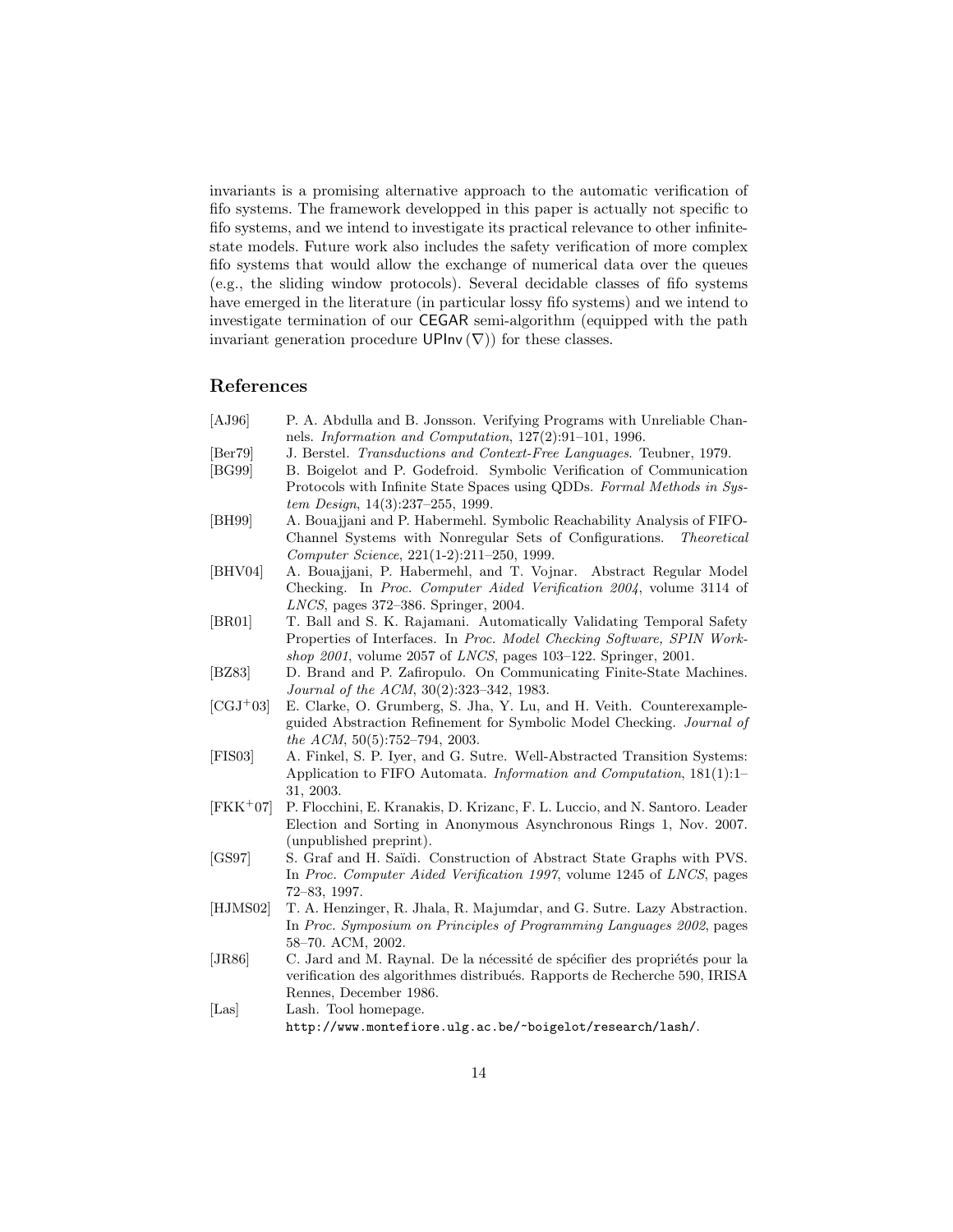- <span id="page-14-0"></span>[LGJJ06] T. Le Gall, B. Jeannet, and T. Jéron. Verification of Communication Protocols using Abstract Interpretation of FIFO queues. In Proc. Conference on Algebraic Methodology and Software Technology 2006, volume 4019 of LNCS, pages 204–219. Springer, July 2006.
- <span id="page-14-2"></span>[McS] Tool homepage. McScM – Model Checker for Systems of Communicating Fifo Machines <http://www.labri.fr/~heussner/mcscm/>.
- <span id="page-14-5"></span>[Pet82] G. L. Peterson. An O(n log n) Unidirectional Algorithm for the Circular Extrema Problem. ACM Transactions on Programming Languages and Systems, 4(4):758–762, 1982.
- <span id="page-14-4"></span>[Scm] Tools and libraries for static analysis and verification. <http://gforge.inria.fr/projects/bjeannet/>.
- <span id="page-14-3"></span>[TRe] TReX. Tool homepage. <http://www.liafa.jussieu.fr/~sighirea/trex>.<br>[YBCI08] F. Yu, T. Bultan, M. Cova, and O. H. Ibarra. Symbolic String Verification:
- <span id="page-14-1"></span>F. Yu, T. Bultan, M. Cova, and O. H. Ibarra. Symbolic String Verification: An Automata-Based Approach. In Proc. Model Checking Software, SPIN Workshop 2008, volume 5156 of LNCS, pages 306–324, 2008.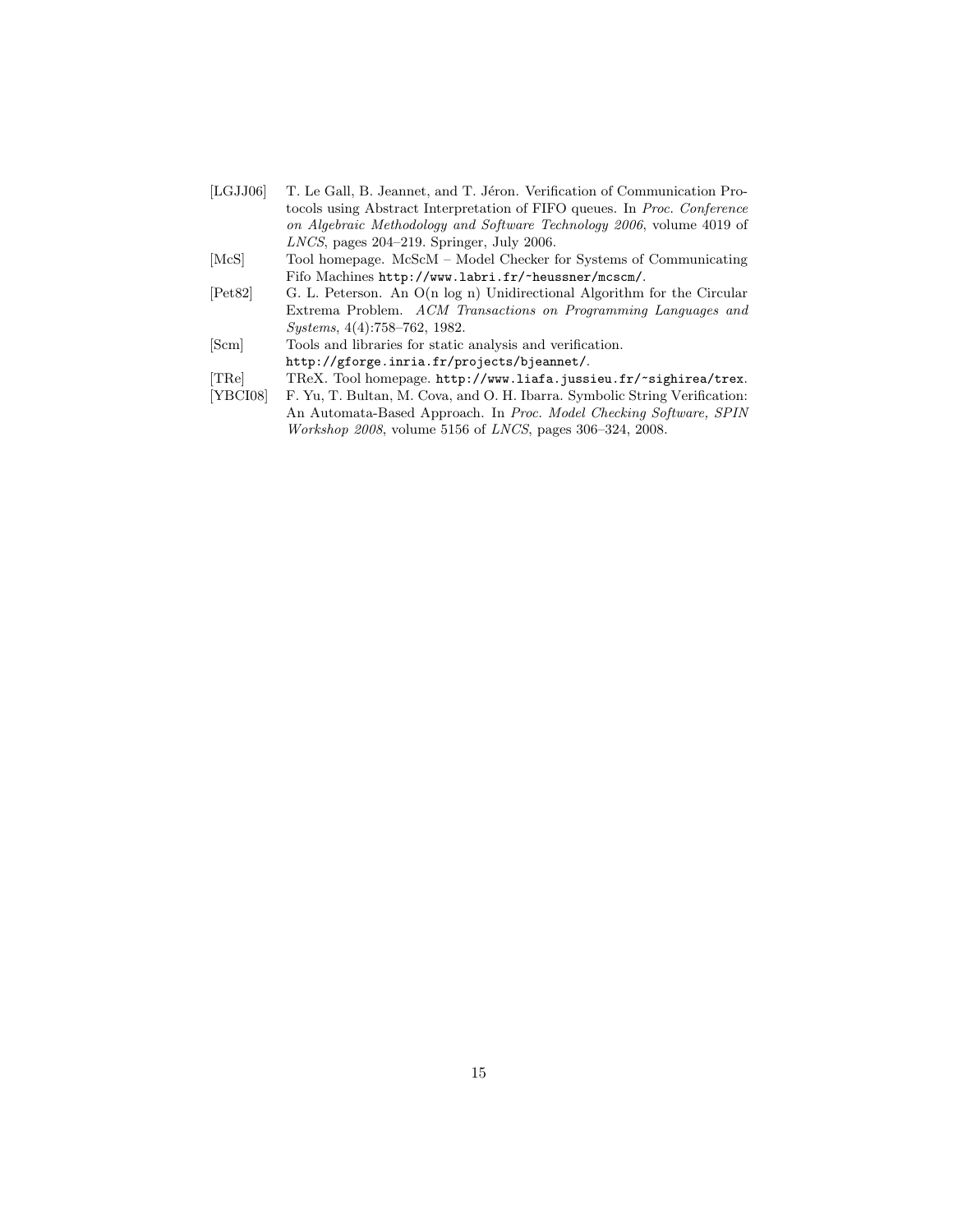## <span id="page-15-0"></span>A Protocols of the Experimental Evaluation (Section [6\)](#page-11-0)

We present in this section the suite of protocols (except for the c/d protocol which was already introduced in Section [2\)](#page-2-0) on which we tested our prototype Mcscm. Each protocol is specified as a system of communicating processes. In each case, the resulting fifo system is the asynchronous product of the processes. The queues are initially empty, and each process has a single initial state that is graphically indicated by an arrow with no source state. We provide with each protocol the set of bad configurations used in our experimental evaluation.

#### A.1 Alternating Bit Protocol

This is the classical example protocol for automatic verification for communicating fifo systems in the formalization of Le Gall et al. [\[LGJJ06\]](#page-14-0). The two participating peers exchange control data over the channels 0 and 1 as well as data over channel 2.

Starting from the initial states with empty queues, we check whether a configuration is reachable which has more than one message on a queue (i.e., in which the control data is ignored when sending data). This can be encoded purely in control states due to the protocols acknowledgement mechanisms.



Fig. 3: Alternating Bit Protocol

Remark A.1. Regarding our prototype MCSCM, single-split refinement methods are not able to terminate in reasonable time compared in contrast to path invariant (UPInv) based refinement.

#### A.2 Nested Loop Protocol

Systems with nested loops overburden standard acceleration techniques, which rely on the analysis of simple loops and cannot accelerate nested loops. We extended the connection-disconnection protocol with a simple loop for sending a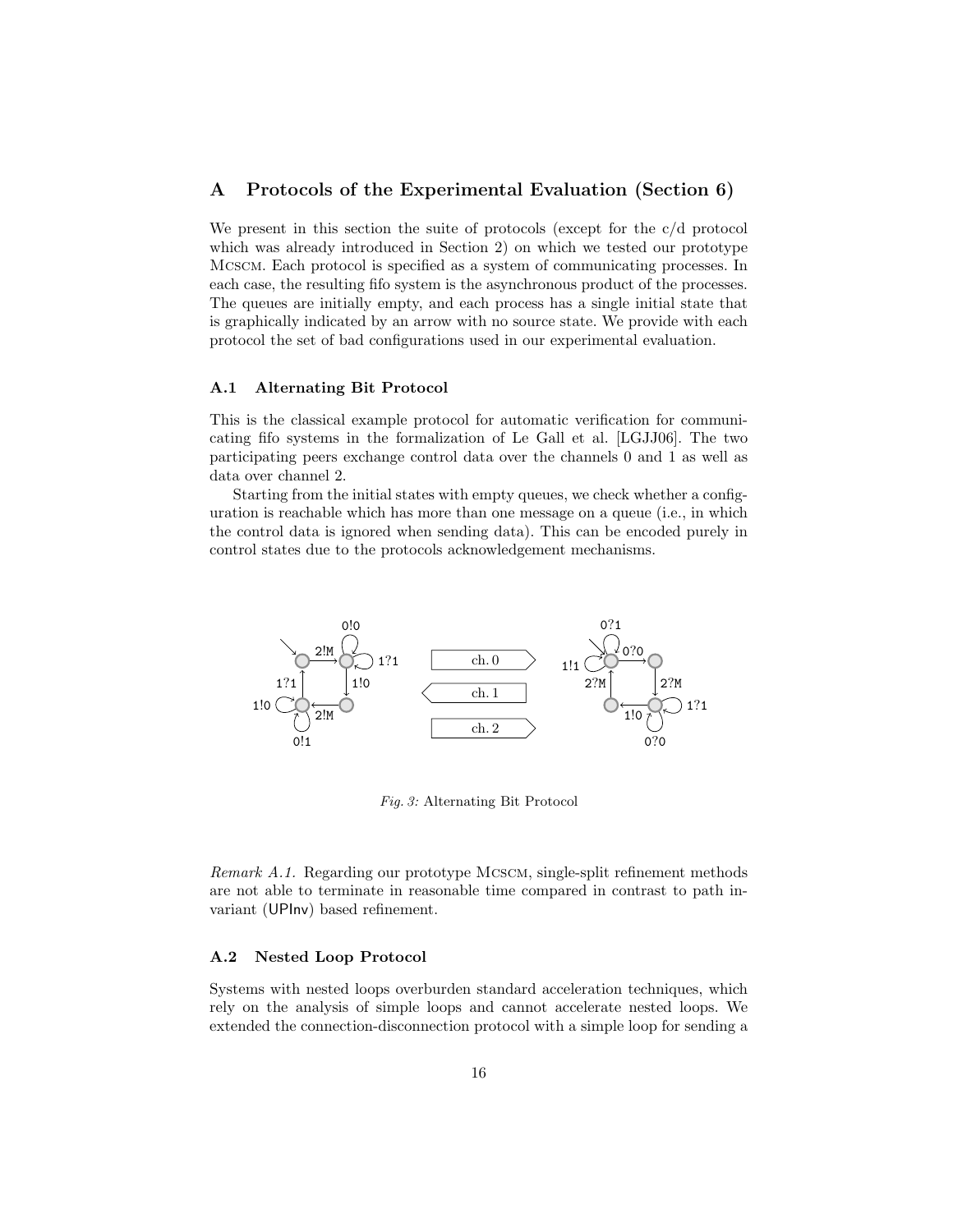data token m over the channel. Our CEGAR method was able to prove (at least) the following safety property: "a message  $m$  cannot be received when the session is closed on the server-side" (state 0).



Fig. 4: Extending the Connection/Disconnection Protocol with Nested Loops

#### A.3 Non-Regular Protocol

This is a simple example where the reachability set is non-recognizable. Indeed, the set of reachable queue contents in control state 00 is  $\{(\varepsilon, a^m, \varepsilon, b^m) \mid m \in \mathbb{N}\}\$ which is not recognizable. The safety property is given explicitly by the control state 02, which should not be reachable.



Fig. 5: Non-Regular Protocol using Channels 1,3 like Stacks

Remark A.2. Even though we only utilize recognizable subsets to compute invariants, our approach is able to verify the safety property. Other techniques that are based on recognizable subsets, but that rely on an exhaustive exploration of the state space, like the acceleration with QDDs [\[BG99\]](#page-13-1), are not able to handle non-recognizable systems at all. One may argue that our technique is limited to safety properties that can be proved with recognizable invariants.

#### A.4 Simplified TCP

Based on the underlying state transition of the TCP protocol and by ignoring all the additional timing constraints as well as the sophisticated data transport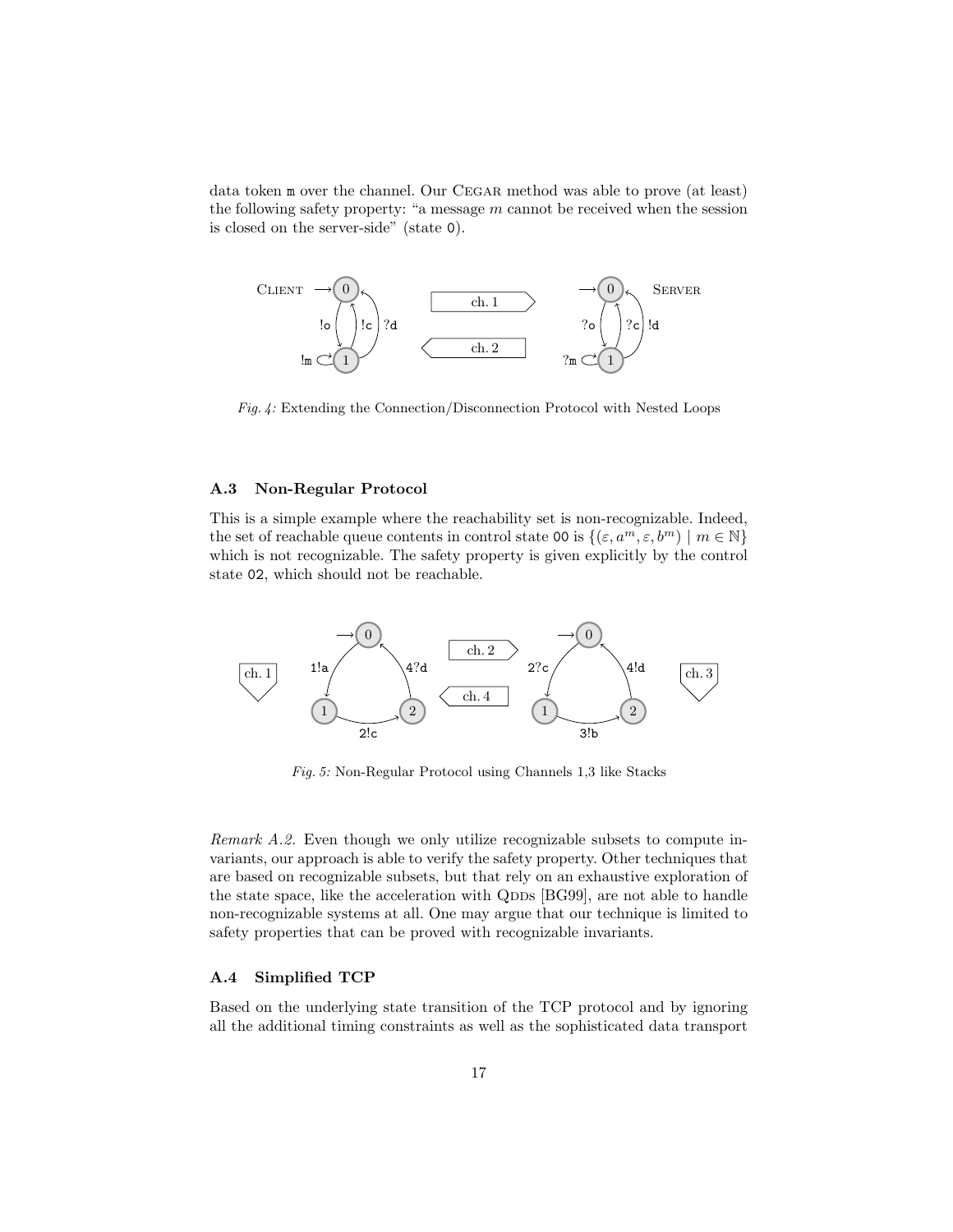(sliding windows etc.), we modeled the three-way handshake of TCP as well as the passive/active close with respect to a simple client-server-setting with one bidirectional channel.

The diagram in Figure [6](#page-17-0) depicts the client which can open a connection to a server that is waiting for it. We only utilize the messages  $s(yn)$ ,  $a(ck)$ ,  $f(in)$ , d(ata) and depict the client which opens a connection by sending s to the server which mirrors the behavior.

We simply verified that the connection establishment and termination work by checking whether one of the peers remains in the closed state whereas the other assumes the connection to be established.

<span id="page-17-0"></span>

Fig. 6: Simplified Transmission Control Protocol

#### A.5 Server with Two Clients

This is a simple extension of the (simplified) TCP protocol, where we verify the correctnes of connection establishment and termination in the case of a second client that tries to interfere with the server on the same channels as the original client.

#### A.6 Ring Protocol

This is an example of a token passing protocol, where  $n$  identical processes, set in a ring architecture, can pass some tokens. At the beginning, each process has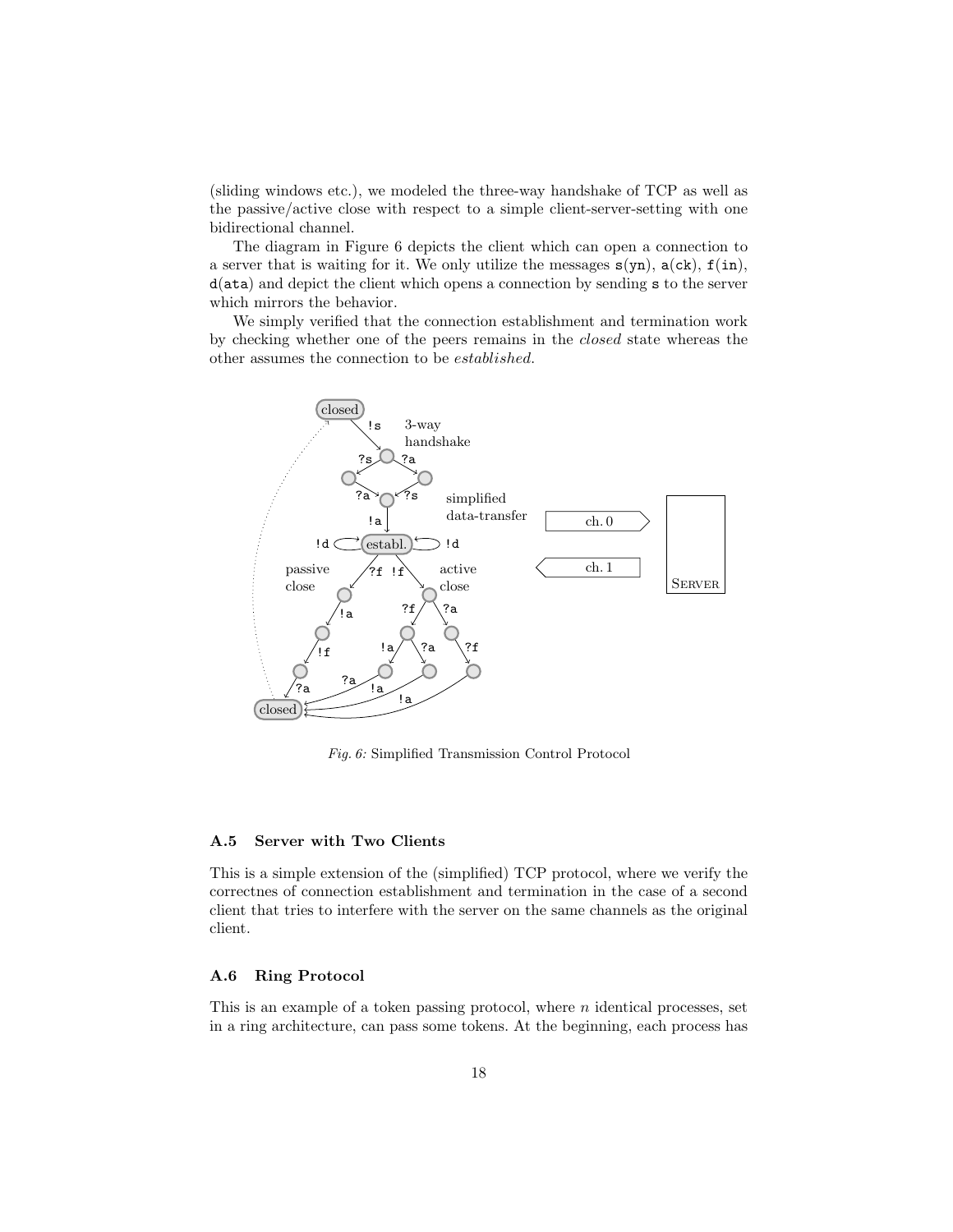0 or 1 token (control states 0 or 1). A process is in a "bad" configuration b when it has two tokens. Therefore, it sends an alert message a before sending a token t. When a process receives an alert message, it ignores it (if it has no token) or sends immediately its token to the following process, without an alert message. This is the reason why the only outgoing transition of control state 3 is to send a token.



Fig. 7: Single Peer of Token Ring Protocol

## A.7 Peterson's Leader Election

This is a translation of Peterson's leader election algorithm [\[Pet82\]](#page-14-5) (viz. Fig-ure [8](#page-18-0) for pseudocode taken from  $[FKK^+07]$  $[FKK^+07]$  into a fifo system. The algorithm is modeled as a set of finite state automata which are executed distributively (and asynchronously) in a ring topology. We check whether more than one process asserts that he is the leader. In our case, the number of peers is fixed to 3 (we do not perform parametrized model checking).

<span id="page-18-0"></span>

Fig. 8: Leader Election in an Asynchronous Ring following Peterson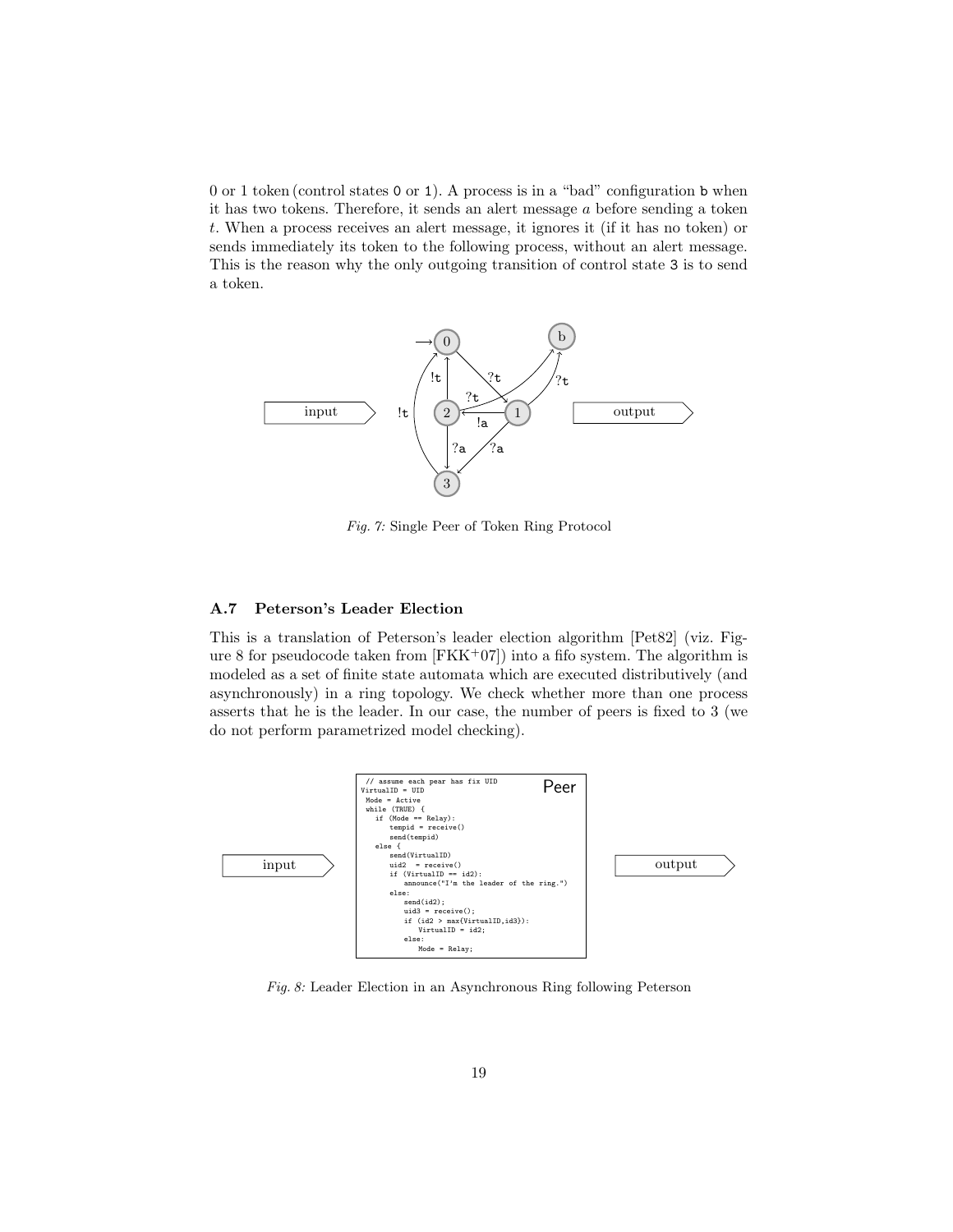## B Proofs

#### C.1 Proofs of Section [3](#page-4-0)

<span id="page-19-2"></span>**Lemma 3.2.** For any fifo system A and partition map  $P: Q \to \mathbb{P}((M^*)^n)$ ,  $[\![A]\!]^{\sharp}$ <br>is effectively computable. For any recognizable system  $C \subseteq \mathcal{C}$ ,  $\alpha(C)$  is effectively is effectively computable. For any recognizable subset  $C \subseteq \mathcal{C}$ ,  $\alpha(C)$  is effectively computable.

Proof. The lemma follows from (1) closure under intersection, complement and post (or pre) of recognizable subsets of  $(M^*)^n$ , and (2) decidability of emptiness for recognizable subsets of  $(M^*)$  $n$ .

<span id="page-19-0"></span>Proposition 3.3. Consider a fifo system A and a safety condition (Init, Bad) for  $\llbracket \mathcal{A} \rrbracket$ . For any partition abstraction  $\llbracket \mathcal{A} \rrbracket^{\sharp}$  of  $\llbracket \mathcal{A} \rrbracket$ , if  $\llbracket \mathcal{A} \rrbracket^{\sharp}$  is  $(\alpha(Init), \alpha(Bad))$ -<br>eate than  $\llbracket A \rrbracket$  is  $(Init, \text{Red})$ safe then  $\llbracket \mathcal{A} \rrbracket$  is (Init, Bad)-safe.

*Proof.* If  $\llbracket \mathcal{A} \rrbracket$  is (*Init, Bad*)-unsafe then there is a path  $\pi$  in  $\llbracket \mathcal{A} \rrbracket$  from *Init* to Bad, and hence  $\alpha(\pi)$  is an abstract path from  $\alpha(Init)$  to  $\alpha(Bad)$  in  $\llbracket A \rrbracket^{\sharp}$  $\Box$ 

<span id="page-19-1"></span>**Lemma 3.4.** For any fifo system A, partition map  $P: Q \to \mathbb{P}((M^*)^n)$ , and any safety condition (Init, Bad) for  $\llbracket \mathcal{A} \rrbracket$ , feasibility of abstract counterexamples is effectively decidable.

*Proof.* Given an abstract counterexample  $\pi^{\sharp} = (q_0, p_0) \xrightarrow{l_0, \sharp} \cdots \xrightarrow{l_{h-1}, \sharp} (q_h, p_h)$ , we deduce from the definition of feasibility that  $\pi^{\sharp}$  is feasible iff the subset  $L \subseteq (M^*)^n$  defined below is non-empty:

 $L = p_h \cap post(l_{h-1}, (p_{h-1} \cap \cdots \cap post(l_1, p_1 \cap post(l_0, p_0 \cap Init)) \cap Bad$ 

Since L is an effectively computable recognizable subset of  $(M^*)^n$ , we may effectively decide whether  $L$  is non-empty, which concludes the proof.  $\Box$ 

#### C.2 Proofs of Section [4](#page-6-0)

Proposition 4.2. Consider a partition map P and a simple spurious counterexample  $\pi^{\sharp} = (q_0, p_0) \stackrel{l_0, \sharp}{\longrightarrow} \cdots \stackrel{l_{h-1}, \sharp}{\longrightarrow} (q_h, p_h)$ . Given a path invariant  $L_0, \ldots, L_h$ for  $\pi^{\sharp}$ , the partition map  $\tilde{P}$  defined below is a refinement of P that rules out  $\pi^{\sharp}$ :

$$
\widetilde{P}(q) = (P(q) \setminus \{p_i \mid i \in I(q)\}) \cup \bigcup_{i \in I(q)} \{p_i \cap L_i, p_i \cap \overline{L_i}\} \setminus \{\emptyset\}
$$

where  $I(q) = \{i \mid 0 \leq i \leq h, q_i = q\}$  for each control state  $q \in Q$ .

*Proof.* For any control sate  $q \in Q$ , since  $\pi^{\sharp}$  is simple, we have  $p_i = p_j \Rightarrow i = j$ for every  $i, j \in I(q)$ . The function  $\tilde{P}$  defined in the proposition is therefore a partition map that refines P by definition. We need to show that  $\tilde{P}$  rules out  $\pi^{\sharp}$ .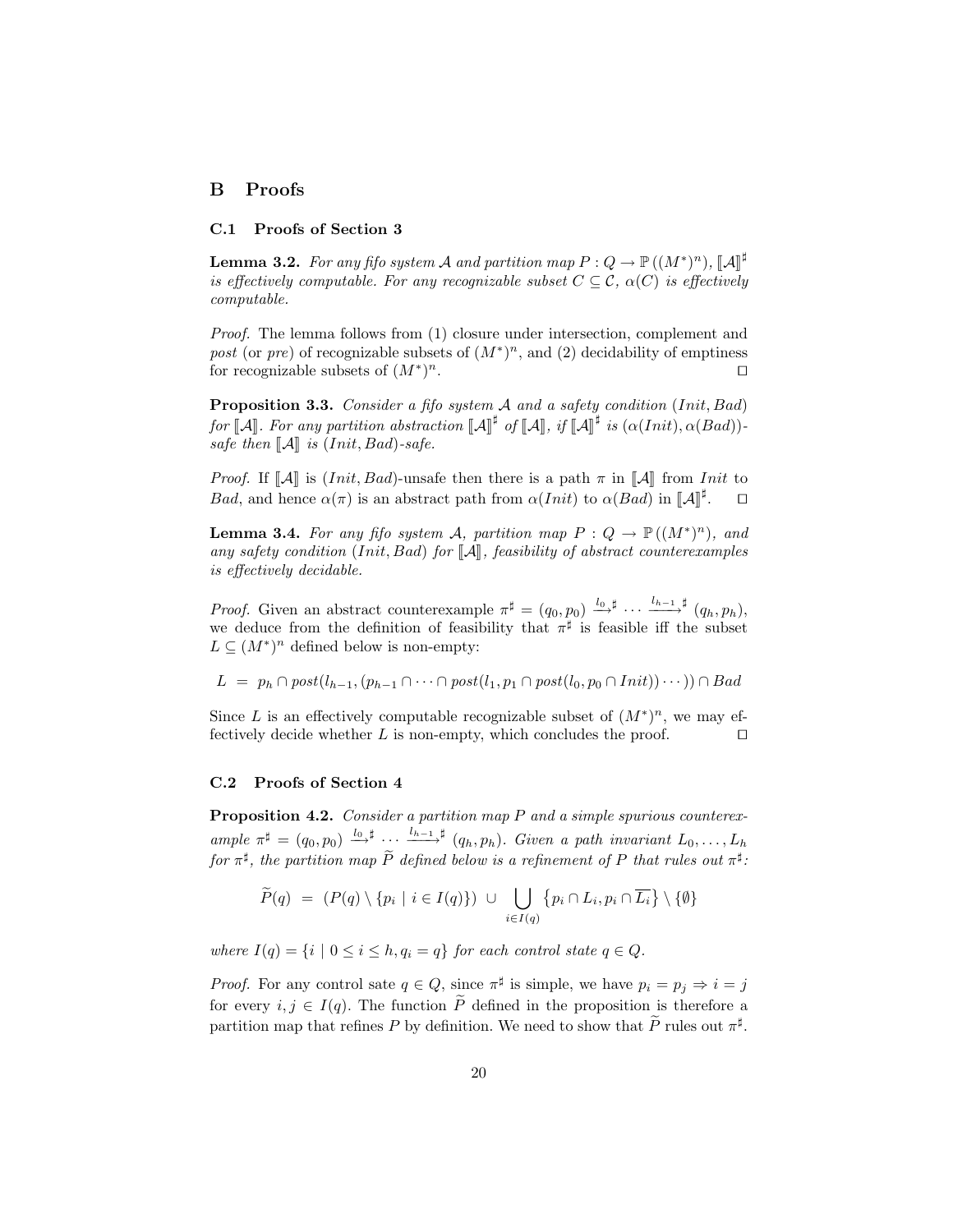By contradiction, assume there exists a path  $\pi_P^{\sharp} = (q_0, \widetilde{p}_0) \xrightarrow{l_0} \cdots \xrightarrow{l_{h-1}} (q_h, \widetilde{p}_h)$ from  $\alpha_{\widetilde{P}}(Init)$  to  $\alpha_{\widetilde{P}}(Bad)$  in  $\llbracket \mathcal{A} \rrbracket_{\widetilde{I}}^{\sharp}$  $\tilde{p}_{\tilde{P}}$  satisfying  $\tilde{p}_i \subseteq p_i$  for all  $0 \leq i \leq h$ .

We first show that  $\widetilde{p}_i \in \{p_i \cap L_i, p_i \cap \overline{L_i}\}$  for every  $0 \le i \le h$ . Consider any<br>over i with  $0 \le i \le h$ . Observe that  $i \in I(a)$ . If  $\widetilde{p}_i \in P(a)$  then  $\widetilde{p}_i = p_i$  as integer i with  $0 \le i \le h$ . Observe that  $i \in I(q_i)$ . If  $\widetilde{p}_i \in P(q_i)$  then  $\widetilde{p}_i = p_i$  as  $\widetilde{p}_i \subseteq p_i$ . Hence,  $\widetilde{p}_i \notin (P(q_i) \setminus \{p_j \mid j \in I(q_i)\})$ . Since  $\widetilde{p}_i \in P(q_i)$ , we obtain that  $\widetilde{p}_i \in I_{n_i} \cap I_{n_i} \cap \overline{I_{n_i}}$  for some  $i \in I(a_i)$ . Let us prove that  $i = i$ . Bemark  $\widetilde{p}_i \in \{p_j \cap L_j, p_j \cap \overline{L_j}\}$  for some  $j \in I(q_i)$ . Let us prove that  $i = j$ . Remark that  $q_i = q_j$  as  $j \in I(q_i)$ . Moreover, we get  $\widetilde{p}_i \subseteq p_j$ , and hence  $\widetilde{p}_i \subseteq p_i \cap p_j$ . Therefore  $p_i = p_j$  since  $p_i$  and  $p_j$  are classes of the same partition  $P(q_i)$ . We come to  $(q_i, p_i) = (q_j, p_j)$  which implies that  $i = j$  since  $\pi^{\sharp}$  is simple. We have thus shown that  $\widetilde{p}_i \in \{p_i \cap L_i, p_i \cap \overline{L_i}\}$  for every  $0 \leq i \leq h$ .

Recall that  $L_0, \ldots, L_h$  is a path invariant for  $\pi^{\sharp}$ . We prove by induction on i that  $\tilde{p}_i = p_i \cap L_i$  for every  $0 \leq i \leq h$ . For the basis, we derive from item [\(i\)](#page-7-2) of Definition [4.1](#page-7-3) that  $\{q_0\}\times(p_0\cap\overline{L_0})$  is disjoint from *Init*. Since  $(q_0, \widetilde{p}_0) \in \alpha_{\widetilde{P}}(Init)$ , we get that  $\{q_0\} \times \tilde{p}_0$  intersects *Init*. Therefore  $\tilde{p}_0 \neq p_0 \cap \overline{L_0}$ , and hence  $\tilde{p}_0 =$  $p_0 \cap L_0$ . For the induction step, assume that  $\widetilde{p}_i = p_i \cap L_i$  for some  $0 \leq i < h$ . We have  $post(l_i, \widetilde{p}_i) \subseteq L_{i+1}$  according to item [\(ii\)](#page-7-4) of Definition [4.1.](#page-7-3) Therefore, we get that  $p_{i+1} \cap \overline{L_{i+1}}$  is disjoint from  $post(l_i, \tilde{p}_i)$ . Since  $(q_i, \tilde{p}_i) \stackrel{l_i + \sharp}{\sim} (q_{i+1}, \tilde{p}_{i+1})$  is an abstract transition in  $\llbracket A \rrbracket_{\widetilde{P}}^{\sharp}$ , we get that  $\widetilde{p}_{i+1}$  intersects  $post(l_i, \widetilde{p}_i)$ . Therefore  $\widetilde{p}_{i+1} \neq p_{i+1} \cap \overline{L_{i+1}}$ , and hence  $\widetilde{p}_{i+1} = p_{i+1} \cap L_{i+1}$ .

We thus obtain that  $\widetilde{p}_h = p_h \cap L_h$ , and we derive from item [\(iii\)](#page-7-3) of Defini-tion [4.1](#page-7-3) that  $\{q_h\} \times \tilde{p}_h$  is disjoint from *Bad*, which contradicts the assumption that  $(q_h, \tilde{p}_h) \in \alpha_{\tilde{P}}(Bad)$ . that  $(q_h, \widetilde{p}_h) \in \alpha_{\widetilde{P}}(Bad).$ 

**Proposition 4.4.** For any spurious abstract counterexample  $\pi_P^{\sharp}$ , the execution of UPInv $(\nabla,Init, Bad, \pi_P^{\sharp})$  terminates and returns a path invariant for  $\pi_P^{\sharp}$ .

*Proof.* Consider a spurious counterexample  $\pi_P^{\sharp} = (q_0, p_0) \stackrel{l_0, \sharp}{\longrightarrow} \cdots \stackrel{l_{h-1}, \sharp}{\longrightarrow} (q_h, p_h)$ . Let us define the sequence  $R_0, \ldots, R_h$  of subsets of  $(M^*)^n$  by  $R_0 = p_0 \cap$  $\{w \mid (q_0, w) \in Init\}$  and  $R_i = post(l_{i-1}, L_{i-1} \cap p_{i-1})$  for all  $1 \leq i \leq h$ . Notice that  $({q_h} \times R_h) \cap Bad = \emptyset$  since  $\pi_P^{\sharp}$  is spurious. According to Definition [4.3,](#page-7-0) there exists  $k_R \in \mathbb{N}$  such that  $\nabla_k(R_i) = R_i$  for every  $0 \leq i \leq h$ . Consequently, the while-loop of algorithm UPInv (lines [2](#page-9-1)[–11\)](#page-9-2) is re-iterated at most  $k_R$  times. Indeed, if  $k = k_R$  at some iteration of the while-loop, then for this iteration we have  $L_i = R_i$  for each  $0 \leq i \leq h$  and therefore  $({q_h} \times L_h) \cap Bad = \emptyset$ . We conlude that the execution of UPInv  $(\nabla,Init, Bad, \pi_P^{\sharp})$  terminates.

<span id="page-20-0"></span>Let  $(L_0, \ldots, l_h)$  denote the value returned by UPInv  $(\nabla,Init, Bad, \pi_P^{\sharp})$ . It obvioulsy holds that  $({q_h} \times L_h) \cap Bad = \emptyset$ . Recall that according to Definition [4.3,](#page-7-0) we have  $L \subseteq \nabla_k(L)$  for every  $L \in \mathcal{R}ec((M^*)^n)$  and  $k \in \mathbb{N}$ . We deduce from the definition of the **while-loop** (lines [2](#page-9-1)[–11\)](#page-9-2) that  $L_0 \supseteq p_0 \cap \{w \mid (q_0, w) \in Init\}$  and  $L_i \supseteq post(l_{i-1}, L_{i-1} \cap p_{i-1})$  for all  $1 \leq i \leq h$ . We conlude that  $(L_0, \ldots, l_h)$  is a  $\Box$  path invariant.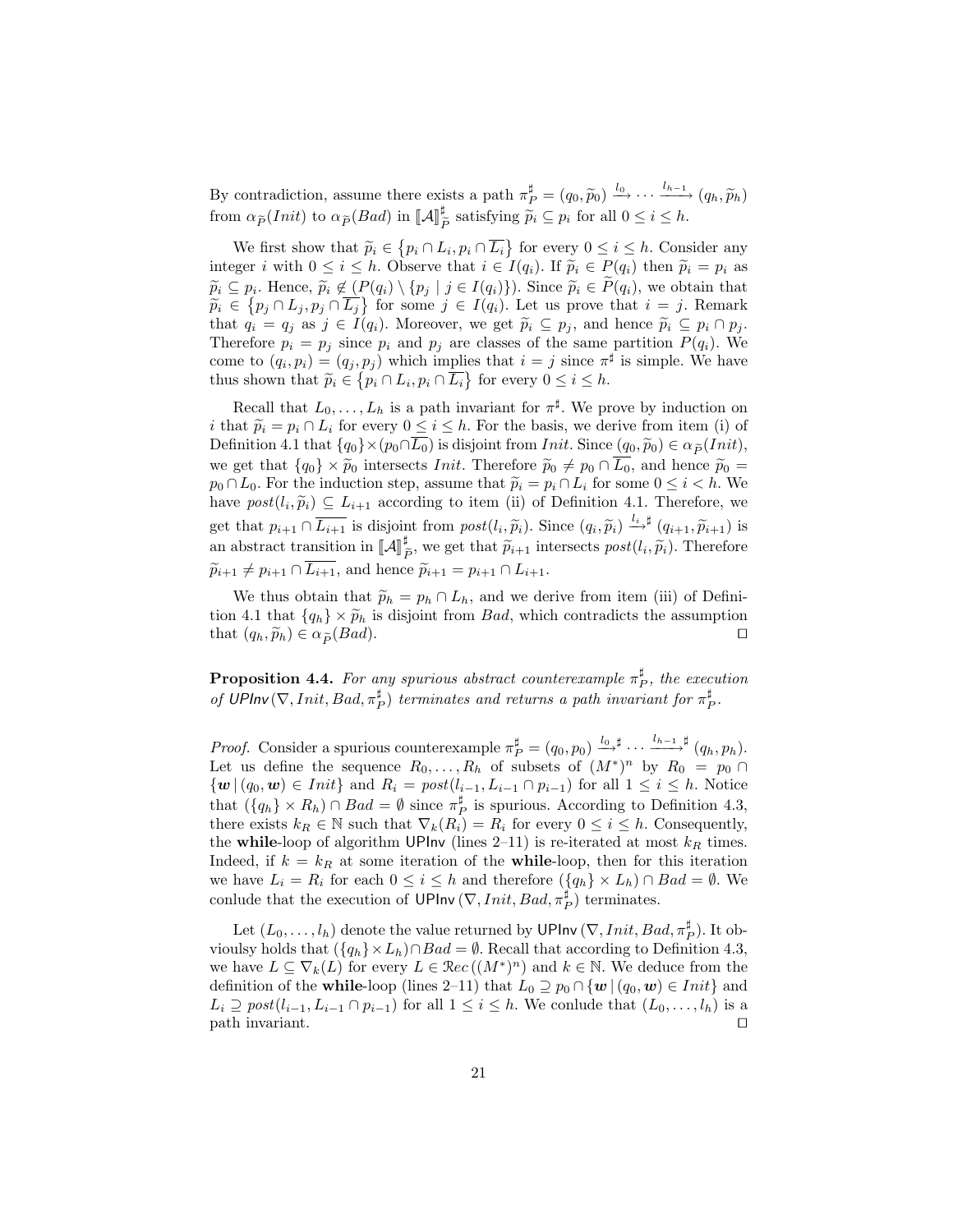**Lemma 4.5.** For any two recognizable subsets  $L_0, L_1$  of  $(M^*)^n$ , if  $L_0 \cap L_1 = \emptyset$ then Split( $\nabla, L_0, L_1$ ) terminates and returns a recognizable subset L of  $(M^*)^n$ that satisfies  $L_0 \subseteq L \subseteq L_1$ .

*Proof.* Consider any two disjoint recognizable subsets  $L_0, L_1$  of  $(M^*)^n$ . Accord-ing to Definition [4.3,](#page-7-0) we have  $L = \nabla_k(L)$  for some  $k_L \in \mathbb{N}$ , and therefore Split( $\nabla, L_0, L_1$ ) terminates. There exists  $k \in \mathbb{N}$  such that the returned value L satisfies  $L = \nabla_k(L_0)$  and  $\nabla_k(L_0) \cap L_1 = \emptyset$ . Since  $L_0 \subseteq \nabla_k(L_0)$  from Defini-tion [4.3,](#page-7-0) we obtain that  $L_0 \subseteq L \subseteq \overline{L_1}$ .

<span id="page-21-1"></span>**Proposition 4.6.** For any spurious abstract counterexample  $\pi_P^{\sharp}$ , the execution of APInv $(\nabla,Init, Bad, \pi_P^{\sharp})$  terminates and returns a path invariant for  $\pi_P^{\sharp}$ .

Proof (Sketch). The algorithm terminates as Split terminates. Further, assume the result is  $(L_0, \ldots, L_h)$ . We have to consider two cases: (a) that the backward reachability search of lines [1–](#page-9-3)[5](#page-9-4) reaches  $p_0$  or (b) that it finds a  $p_j$  that is not pre-reachable from  $p_j \cap B_j$ .

Let us consider (a): lines [7](#page-9-5) assure requirement [\(i\)](#page-7-2); further, we deduce from Lemma [4.5](#page-8-0) with line [12](#page-9-6) that [\(iii\)](#page-7-3) and [\(ii\)](#page-7-4) hold. Now, we can show that also for case (b) the result is a path invariant: requirements [\(iii\)](#page-7-3) and [\(i\)](#page-7-2) are analo-gous to case (a), [\(ii\)](#page-7-4) is guaranteed by  $L_0, \ldots, L_i = (M^*)^n$  and for  $L_{i+1}, \ldots, L_h$ analogous to case  $(a)$  above.

## C.3 Proofs of Section [5](#page-9-0)

We first introduce some new notations. For any set  $\mathcal L$  of subsets of  $(M^*)^n$ , we denote by  $\Psi(\mathcal{L})$  the set of equivalence classes of the equivalence relation  $\sim_{\mathcal{L}}$  on  $(M^*)^n$  defined by:  $w \sim_{\mathcal{L}} w'$  if for every  $L \in \mathcal{L}$ , we have  $w \in L$  if and only if  $w' \in L$ . Intuitively,  $\Psi(\mathcal{L})$  is the partition "generated" by  $\mathcal{L}$ . Recall that if  $\mathcal{L}$  is finite then so is  $\Psi(\mathcal{L})$ .

Given an execution of CEGAR  $(A,Init, Bad, P_0, PathInv)$ , and for each iteration  $\theta \in \mathbb{N}$  of the **while-loop**, we take a "snaphot" between lines [7](#page-10-7) and [8,](#page-10-3) and remember the current partition map as  $P_{\theta}$ , the simple abstract counterexample as  $\pi^\sharp_\theta$  and its length as  $h_\theta$ , and the path invariant as  $(L^\theta_0, \ldots, L^\theta_{h_\theta})$ . Moreover we shortly write  $\llbracket \mathcal{A} \rrbracket_{\theta}^{\sharp}$ ,  $\mathcal{C}_{\theta}^{\sharp}$  and  $\alpha_{\theta}$  instead of  $\llbracket \mathcal{A} \rrbracket_{P_{\theta}}^{\sharp}$ ,  $\mathcal{C}_{P_{\theta}}^{\sharp}$  and  $\alpha_{P_{\theta}}$ , respectively. We also define  $Init_{\theta}^{\sharp} = \alpha_{\theta}(Init)$  and  $Bad_{\theta}^{\sharp} = \alpha_{\theta}(Bad)$ . For any bound  $b \in \mathbb{N}$ , we let  $Reach_{\theta}^{\leq b}$  denote the set of abstract configurations  $(q, p) \in C_{\theta}^{\sharp}$  such that there exists in  $\llbracket \mathcal{A} \rrbracket_{\theta}^{\sharp}$  a path of length at most b from  $Init_{\theta}^{\sharp}$  to  $(q, p)$ .

<span id="page-21-0"></span>**Lemma C.1.** Consider any execution of CEGAR  $(A,Init, Bad, P_0, PathInv)$ . For any iteration  $\theta$  and for any  $(q, p) \in C^{\sharp}_{\theta}$ , we have  $p \in \Psi(\mathcal{L}_{\theta}(q))$  where:

$$
\mathcal{L}_{\theta}(q) = P_0(q) \cup \{L_i^{\eta} \mid 0 \le \eta < \theta \text{ and } 0 \le i \le h_{\eta}\}\
$$

*Proof.* We prove the lemma by induction on  $\theta$ . The basis is trivial, since  $p \in P_0(q)$ for every  $(q, p) \in C_0^{\sharp}$ . Assume that the lemma holds for the iteration  $\theta$  and let us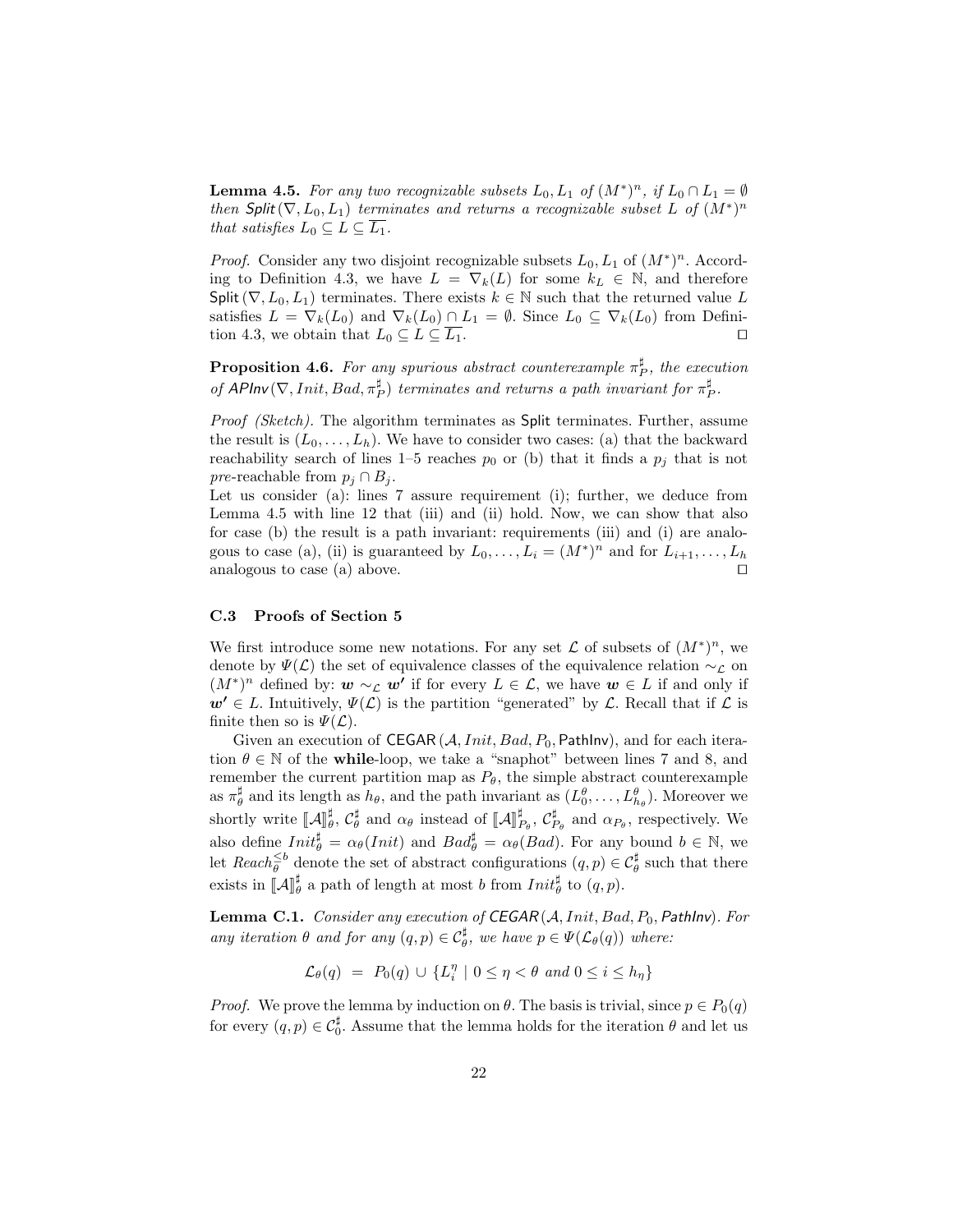show that the lemma also holds for the iteration  $\theta+1$ . Let  $(q, p) \in C^{\sharp}_{\theta+1}$ . If  $(q, p) \in C^{\sharp}_{\theta+1}$  $\mathcal{C}_{\theta}^{\sharp}$ , then we get that  $p \in \Psi(\mathcal{L}_{\theta}(q))$ . Since  $\mathcal{L}_{\theta}(q) \subseteq \mathcal{L}_{\theta+1}(q)$ , we obtain that  $p \in$  $\Psi(\mathcal{L}_{\theta+1}(q))$ . Assume now that  $(q, p) \notin \mathcal{C}_{\theta}^{\sharp}$ . Since  $p \in P_{\theta+1}(q) \setminus P_{\theta}(q)$ , we get that p was added to  $P(q)$  during the iteration  $\theta$  at line [9.](#page-10-4) We deduce from line [9](#page-10-4) that  $p \in \{p' \cap L, p' \cap \overline{L}\}$  for some  $(q', p') \in C^{\sharp}_{\theta}$  and  $L \in \{L^{\theta}_{i} \mid 0 \leq i \leq h_{\theta}\}$ . We deduce from the induction hypothesis  $p' \in \Psi(\mathcal{L}_{\theta}(q))$  and therefore  $p \in \Psi(\mathcal{L}_{\theta+1}(q))$ .  $\Box$ 

Proposition C.2. For any non-terminating execution of CEGAR(A, Init, Bad,  $P_0$ , Pathlnv), the set  $\{L_i^{\theta} \mid \theta \in \mathbb{N} \text{ and } 0 \leq i \leq h_{\theta}\}$  is infinite.

*Proof.* Consider a non-terminating execution and let us show that the set  $\mathcal{L} =$  $\{L_i^{\theta}\mid \theta \in \mathbb{N}, 0 \leq i \leq h_{\theta}\}\$ is infinite. We get from Lemma [C.1](#page-21-0) that for every  $q \in Q$ and  $\theta \in \mathbb{N}$ , we have  $P_{\theta}(q) \subseteq \Psi(P_0(q) \cup \mathcal{L})$ . According to line [9](#page-10-4) of the CEGAR semi-algorithm,  $P_{\theta+1}$  refines  $P_{\theta}$  for every  $\theta \in \mathbb{N}$ , and moreover  $P_{\theta+1} \neq P_{\theta}$  since  $P_{\theta+1}$  rules out  $\pi_{\theta}^{\sharp}$ . We deduce that there exists  $q \in Q$  such that the nondecreasing sequence  $(|P_{\theta}(q)|)_{\theta \in \mathbb{N}}$  diverges. Since  $P_0(q)$  is finite and  $P_{\theta}(q) \subseteq \Psi(P_0(q) \cup \mathcal{L}),$ we conclude that  $\mathcal L$  is infinite.

Lemma C.3. Consider any breadth-first execution of  $CEGAR(A,Init, Bad, P_0,$ PathInv). For any iteration  $\theta \geq 1$  and for any  $(q, p) \in Int_{\theta}^{\sharp} \setminus Int_{\theta-1}^{\sharp}$ , there exists  $p_0 \in P_{\theta-1}(q)$  such that  $p = p_0 \cap L_0^{\theta-1}$  and  $({q} \times p_0) \cap Int = ({q} \times p) \cap Int$ .

*Proof.* Consider an iteration  $\theta + 1$  (with  $\theta \in \mathbb{N}$ ) and let  $(q, p)$  be any abstract configuration in  $Init_{\theta+1}^{\sharp} \setminus Init_{\theta}^{\sharp}$ . Observe that  $({q} \times p) \cap Init$  is non-empty, and therefore  $(q, p) \notin C_{\theta}^{\sharp}$  since otherwise we would have  $(q, p) \in Int_{\theta}^{\sharp}$ . Since  $p \in P_{\theta+1}(q) \setminus P_{\theta}(q)$ , we get that p was added to  $P(q)$  during the iteration  $\theta$  at line [9.](#page-10-4) Let us write  $\pi_{\theta}^{\sharp}$  as  $\pi_{\theta}^{\sharp} = (q_0, p_0) \xrightarrow{l_0} \cdots \xrightarrow{l_{h-1}} (q_h, p_h)$ . We deduce from line [9](#page-10-4) that  $p \in \left\{p_{i_0} \cap L_{i_0}^{\theta}, p_{i_0} \cap \overline{L_{i_0}^{\theta}}\right\}$  for some  $0 \leq i_0 \leq h$  such that  $q = q_{i_0}$ . Observe that  $(q_{i_0}, p_{i_0}) \in \text{Init}_{\theta}^{\sharp}$  since we have  $p \subseteq p_{i_0}$  and  $({q} \times p) \cap \text{Init} \neq \emptyset$ . We come to  $i_0 = 0$  since the abstract counterexample  $\pi^\sharp_\theta$  is among the shortest ones. Hence, we get that  $q = q_0$  and  $p \in \left\{p_0 \cap L_0^{\theta}, p_0 \cap \overline{L_0^{\theta}}\right\}$ . Since  $(L_0^{\theta}, \ldots, L_h^{\theta})$ is a path invariant for  $\pi^{\sharp}_{\theta}$ , we have  $({q_0} \times p_0) \cap Init \subseteq {q_0} \times L_0^{\theta}$  and hence  $\{q_0\} \times (p_0 \cap L_0^{\theta})$  is disjoint from *Init*. We deduce that  $p = p_0 \cap L_0^{\theta}$  and moreover we get that  $({q} \times p_0) \cap Init = ({q} \times p) \cap Init.$ 

**Lemma C.4.** Consider any breadth-first execution of  $CEGAR(A,Init, Bad, P_0,$ PathInv). For any iteration  $\theta$ , for any  $b \in \mathbb{N}$  and for any  $(q, p) \in$  Reach $\frac{\leq b}{\theta}$ , we have  $p \in \Psi(\mathcal{L}^b_\theta(q))$  where:

$$
\mathcal{L}^b_\theta(q) \ = \ P_0(q) \ \cup \ \{L_i^\eta \ | \ 0 \leq \eta < \theta, i \leq h_\theta \ and \ i \leq b\}
$$

*Proof.* For any iteration  $\theta$  and for any  $b \in \mathbb{N}$ , let use denote by  $(H_{\theta}^{b})$  the property: for any  $(q, p) \in C^{\sharp}_{\theta}$ , if there exists in  $\llbracket A \rrbracket^{\sharp}$  a path of length at most b from  $Init^{\sharp}_{\theta}$ <br>to  $(q, p)$ , then  $p \in H(G^{\flat}(q))$ . We prove by double induction on  $\theta$  and  $h$  that  $(H^{\flat})$ to  $(q, p)$ , then  $p \in \Psi(\mathcal{L}^b_\theta(q))$ . We prove by double induction on  $\theta$  and b that  $(H^b_\theta)$ holds for any iteration  $\theta$  and for any  $b \in \mathbb{N}$ .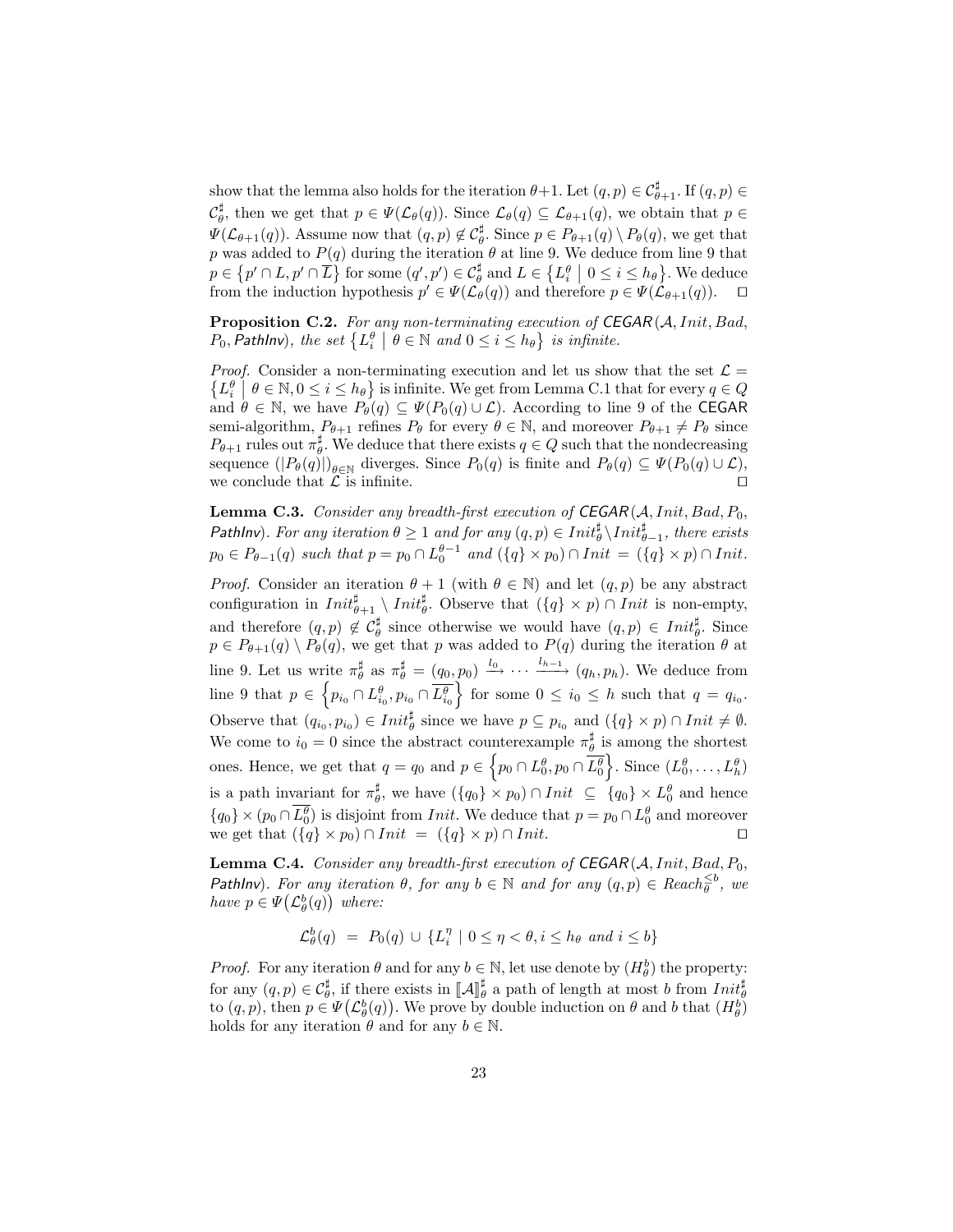Let us prove the basis  $\forall b (H_0^b)$  of the induction on  $\theta$ . Observe that  $\mathcal{L}_0^b(q) =$  $P_0(q)$  for every  $q \in Q$ . Therefore  $p \in P_0(q) = \Psi(P_0(q))$  for any  $(q, p) \in C_0^{\sharp}$ , and we conclude that the basis obviously holds. We now prove the induction step  $\forall \theta (\forall b (H_{\theta}^{b}) \implies \forall b (H_{\theta+1}^{b})$  of the induction on  $\theta$ . Consider an iteration  $\theta + 1$  (with  $\theta \in \mathbb{N}$ ) and assume that  $(H_{\theta}^{b})$  holds for every  $b \in \mathbb{N}$ . We prove by induction on b that  $(H_{\theta+1}^b)$  holds for any  $b \in \mathbb{N}$ . Observe that the basis  $(H_{\theta+1}^0)$  may equivalently be rephrased as: for any  $(q, p) \in Int_{\theta+1}^{\sharp}$ , we have  $p \in \Psi(\mathcal{L}^0_{\theta+1})$ . Let  $(q, p) \in \textit{Init}^{\sharp}_{\theta+1}$ . If  $(q, p) \in \textit{Init}^{\sharp}_{\theta}$  then we deduce from  $(H^0_{\theta})$ that  $p \in \Psi(\mathcal{L}_{\theta}^0)$ . Since  $\mathcal{L}_{\theta}^0 \subseteq \mathcal{L}_{\theta+1}^0$  we obtain that  $p \in \Psi(\mathcal{L}_{\theta+1}^0)$ . Otherwise, we obtain from Lemma [C.3](#page-19-0) that  $p = p_0 \cap L_0^{\theta}$  for some  $p_0 \in P_{\theta}(q)$ . We deduce from  $(H_{\theta}^0)$  that  $p_0 \in \Psi(\mathcal{L}_{\theta}^0)$  and therefore  $p \in \Psi(\mathcal{L}_{\theta+1}^0)$ . We therefore have proved that the basis  $(H_{\theta+1}^0)$  of the induction on b holds.

Let us now show the induction step  $\forall b \left( (H_{\theta+1}^b) \implies (H_{\theta+1}^{b+1}) \right)$  of the induction on b. Consider any bound  $b \in \mathbb{N}$  and assume that  $(H_{\theta+1}^b)$  holds. Recall that  $(H_{\theta}^c)$ holds for every  $c \in \mathbb{N}$ . Let  $(q, p)$  be any abstract configuration in  $\mathcal{C}_{\theta+1}^{\sharp}$  such that there is in  $\llbracket A \rrbracket_{\theta+1}^{\sharp}$  a path  $\pi^{\sharp}$  of length at most  $b+1$  from  $Init_{\theta+1}^{\sharp}$  to  $(q, p)$ . We show that  $p \in \Psi(\mathcal{L}_{\theta+1}^{b+1}(q))$ . Recall that  $P_{\theta+1}$  refines  $P_{\theta}$  and define  $\hat{p} = [p]_{P_{\theta}}$ , i.e.  $\hat{p}$  is the class in  $P_{\theta}$  that contains p. Observe that  $(q, \hat{p})$  is an abstract configuration in  $\mathcal{C}_{\phi}^{\sharp}$ . The "lift" of  $\pi^{\sharp}$  to  $P_{\theta}$  yields a path of length at most  $b + 1$  in  $\llbracket \mathcal{A} \rrbracket_{\theta}^{\sharp}$  from  $Init_{\theta}^{\sharp}$  to  $(q, \hat{p})$ . We deduce from  $(H_{\theta}^{b+1})$  that  $\hat{p} \in \Psi(\mathcal{L}_{\theta}^{b+1}(q))$ . Since  $\mathcal{L}_{\theta}^{b+1} \subseteq \mathcal{L}_{\theta+1}^{b+1}$ we obtain that  $\hat{p} \in \Psi(\mathcal{L}_{\theta+1}^{b+1})$ . If  $p \in P_{\theta}(q)$  then  $p = \hat{p} \in \Psi(\mathcal{L}_{\theta}^{b+1}(q))$ . Otherwise,  $p \in P_{\theta+1}(q) \setminus P_{\theta}(q)$  and we get that p was added to  $P(q)$  during the iteration  $\theta$ at line [9.](#page-10-4) Let us write  $\pi_{\theta}^{\sharp}$  as  $\pi_{\theta}^{\sharp} = (q_0, p_0) \xrightarrow{l_0} \cdots \xrightarrow{l_{h-1}} (q_h, p_h)$ . We deduce from line [9](#page-10-4) that  $p \in \left\{p_{i_0} \cap L_{i_0}^{\theta}, p_{i_0} \cap \overline{L_{i_0}^{\theta}}\right\}$  for some  $0 \leq i_0 \leq h$  such that  $q = q_{i_0}$ . Moreover  $p_{i_0} = \hat{p}$  since  $p_{i_0}$  and  $\hat{p}$  both contain p. Remark that we may replace in  $\pi_\theta^\sharp$  the prefix  $(q_0, p_0) \xrightarrow{l_0} \cdots \xrightarrow{l_{i_0-1}} (q_{i_0}, \hat{p})$  with the "lift" of  $\pi^\sharp$  to  $P_\theta$ . The resulting abstract path is also an abstract counterexample in  $\llbracket \mathcal{A} \rrbracket_{\theta}^{\sharp}$ , and its length is  $h - i_0 + (b + 1)$ . Since  $\pi^\sharp_\theta$  is among the shortest ones, we get that  $i_0 \leq b + 1$ . As  $p_{i_0} = \hat{p} \in \Psi(\mathcal{L}_{\theta}^{b+1}(q)),$  we conclude that  $p \in \Psi(\mathcal{L}_{\theta}^{b+1}(q))$ . The contract of  $\Box$ 

**Lemma C.5.** Consider any breadth-first execution of  $CEGAR(A,Init, Bad, P_0,$ Pathlnv), and define  $\mathcal{I}_{\theta} = \left\{ p \cap \{w \mid (q, w) \in Init \} \mid (q, p) \in Init \frac{\theta}{\theta} \right\}$  for any iteration  $\theta$ . It holds that  $\mathcal{I}_{\theta} \subseteq \mathcal{I}_{\theta-1}$  for any iteration  $\theta \geq 1$ .

*Proof.* Consider an iteration  $\theta \geq 1$  and let  $L \in \mathcal{I}_{\theta}$ . There exists  $(q, p) \in Init_{\theta}^{\sharp}$ such that  $L = p \cap \{w \mid (q, w) \in Init\}$ . Notice that  $\{q\} \times L = (\{q\} \times p) \cap Init \neq \emptyset$ . If  $(q, p) \in \text{Init}_{\theta-1}^{\sharp}$  then  $L \in \mathcal{I}_{\theta-1}$ . Otherwise, we obtain from Lemma [C.3](#page-19-0) that  $({q} \times p_0) \cap Init = ({q} \times p) \cap Init$  for some  $p_0 \in P_{\theta-1}(q)$ . We thus come to  $L = p_0 \cap \{ \boldsymbol{w} \mid (q, \boldsymbol{w}) \in Init \}.$  Since  $L \neq \emptyset$ , we get that  $(q, p_0) \in Init_{\theta-1}^{\sharp}$  and we conclude that  $L \in \mathcal{I}_{\theta-1}$ .

The following proposition shows that for any bound  $b$ , there is an iteration after which the abstract configurations that are reachable from  $Init^{\sharp}$  by a path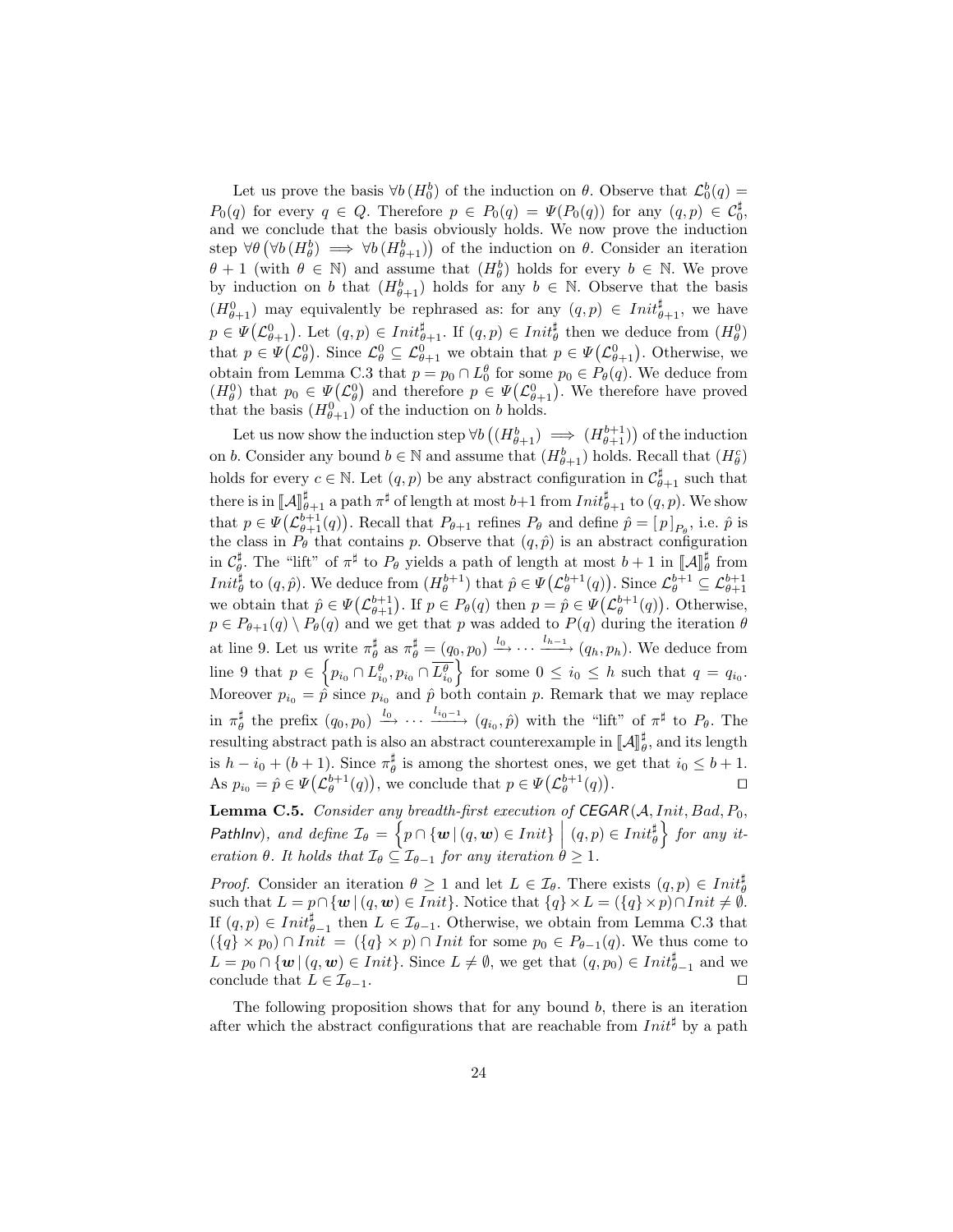of length at most  $b$  are never split, or, put differently, the "reachability set up to depth b" of the abstraction remains constant.

**Proposition C.6.** For any  $b \in \mathbb{N}$  and for any non-terminating breadth-first execution of  $CEGAR(A,Init, Bad, P_0, UP)$ , the two following sets are finite:

$$
\bigcup_{\theta \in \mathbb{N}} \text{Reach}_{\theta}^{\leq b} \qquad \text{and} \qquad \{L_i^{\theta} \mid \theta \in \mathbb{N}, i \leq h_{\theta} \text{ and } i \leq b\}
$$

Proof. We prove the proposition by induction on b. Let us first show the basis. For any  $\theta \in \mathbb{N}$ , define  $\mathcal{I}_{\theta}$  as in Lemma [C.5.](#page-20-0) We infer from Lemma [C.5](#page-20-0) that  $\mathcal{I}_{\theta} \subseteq \mathcal{I}_0$ . We derive from the definition of the algorithm UPinv that for any iteration  $\theta \in \mathbb{N}$ , there exists  $(q, p) \in \text{Init}_{\theta}^{\sharp}$  and  $\tilde{k} \in \mathbb{N}$  such that  $L_{0}^{\theta} =$  $\nabla_k (p \cap \{ \boldsymbol{w} \mid (q, \boldsymbol{w}) \in Init \}),$  and therefore  $L_0^{\theta} = \nabla_k(L)$  for some  $L \in \mathcal{I}_{\theta}$ . Recall that according to Definition [4.3,](#page-7-0) the set  $\{\nabla_k(L) \mid k \in \mathbb{N}\}\$ is finite for any recognizable subset L of  $(M^*)^n$ . Since  $\mathcal{I}_0$  is finite, we obtain that  $\{\nabla_k(L) \mid L \in \mathcal{I}_0, k \in \mathbb{N}\}\$ is finite. Consequently, the set  $\{L_0^{\theta} \mid \theta \in \mathbb{N}\}\$ is finite. Moreover, according to Lemma [C.4,](#page-19-1) we have  $p \in \Psi(P_0(q) \cup \{L_0^{\theta} \mid \theta \in \mathbb{N}\})$  for every  $(q, p) \in Reach_{\theta}^{\leq 0}$ . We deduce that  $\bigcup_{\theta \in \mathbb{N}} \text{Reach}_{\theta}^{\leq 0}$  is finite.

Let us now show the induction step. Assume that the proposition holds for some bound  $b \in \mathbb{N}$ . Let us define  $\mathcal{H} = \left\{ L_b^{\theta} \cap p \: \middle| \: \theta \in \mathbb{N}, b \leq h_{\theta}, (q, p) \in \text{Reach}_{\theta}^{\leq b} \right\}$ .  $\mid$ The sets  $\bigcup_{\theta \in \mathbb{N}} \text{Reach}_{\theta}^{\leq b}$  and  $\{L_b^{\theta} \mid \theta \in \mathbb{N}, b \leq h_{\theta}\}\$  are both finite according to the induction hypothesis, and therefore  $H$  is finite. We derive from the definition of the algorithm UPinv that for any iteration  $\theta \in \mathbb{N}$  with  $h_{\theta} \geq b + 1$ , if  $L^{\theta}_{b+1}$  is non-empty then there exists  $(q, p) \in$  Reach<sup> $\leq b$ </sup>,  $l \in \Sigma$  and  $k \in \mathbb{N}$ such that  $L_{b+1}^{\theta} = \nabla_k \left( post(l, L_b^{\theta} \cap p) \right)$ , and therefore  $L_{b+1}^{\theta} = \nabla_k \left( post(l, L) \right)$  for some  $L \in \mathcal{H}$ . Recall that according to Definition [4.3,](#page-7-0) the set  $\{\nabla_k(L) \mid k \in \mathbb{N}\}\$ is finite for any subset L of  $(M^*)^n$ . Since H and  $\Sigma$  are both finite, we obtain that  $\{\nabla_k (post(l, L)) \mid l \in \Sigma, L \in \mathcal{H}, k \in \mathbb{N}\}\$ is finite. We deduce that the set  $\{L_{b+1}^{\theta} \mid \theta \in \mathbb{N}, b+1 \leq h_{\theta}\}\$  is finite, and we get from the induction hypothset  $\{L_{b+1}^{\theta} \mid \theta \in \mathbb{N}, i \leq h_{\theta}, i \leq b+1\}$  is also finite. Moreover, according to Lemma [C.4,](#page-19-1) we have  $p \in \Psi(P_0(q) \cup \{L_i^{\theta} \mid \theta \in \mathbb{N}, i \leq h_{\theta}, i \leq b+1\})$  for every  $(q, p) \in \text{Reach}_{\theta}^{\leq b+1}$ . We deduce that  $\bigcup_{\theta \in \mathbb{N}} \text{Reach}_{\theta}^{\leq b+1}$  is finite.

**Proposition 5.2.** For any breadth-first execution of  $CEGAR(A,Init, Bad, P_0,$ UPInv ( $\nabla$ )), if the execution does not terminate then the sequence  $(h_{\theta})_{\theta \in \mathbb{N}}$  of lengths of counterexamples picked at line [2](#page-10-2) is nondecreasing and diverges.

Proof. Consider a non-terminating breadth-first execution and let us show that the sequence  $(h_{\theta})_{\theta \in \mathbb{N}}$  is nondecreasing and diverges. Let  $\eta, \theta \in \mathbb{N}$  such that  $\eta < \theta$ , and observe that the partition map  $P_{\theta}$  refines  $P_{\eta}$ . The "lift" of  $\pi^{\sharp}_{\theta}$  to  $P_{\eta}$  yields a counterexample in  $\llbracket \mathcal{A} \rrbracket^{\sharp}$ . Since  $\pi^{\sharp}_{\eta}$  is a counterexample in  $\llbracket \mathcal{A} \rrbracket^{\sharp}$  among the shortest ones we get that its length by statisfies  $h \leq h$ . This concludes the shortest ones, we get that its length  $h_{\eta}$  statisfies  $h_{\eta} \leq h_{\theta}$ . This concludes the proof that  $(h_{\theta})_{\theta \in \mathbb{N}}$  is nondecreasing.

By contradiction, assume that there exists  $b, \theta_1 \in \mathbb{N}$  such that  $h_{\theta} = b$  for every  $\theta \geq \theta_1$ . We obtain from Proposition [C.6](#page-21-1) that  $\bigcup_{\theta \in \mathbb{N}}$  Reach  $\xi$ <sup>5</sup> is finite.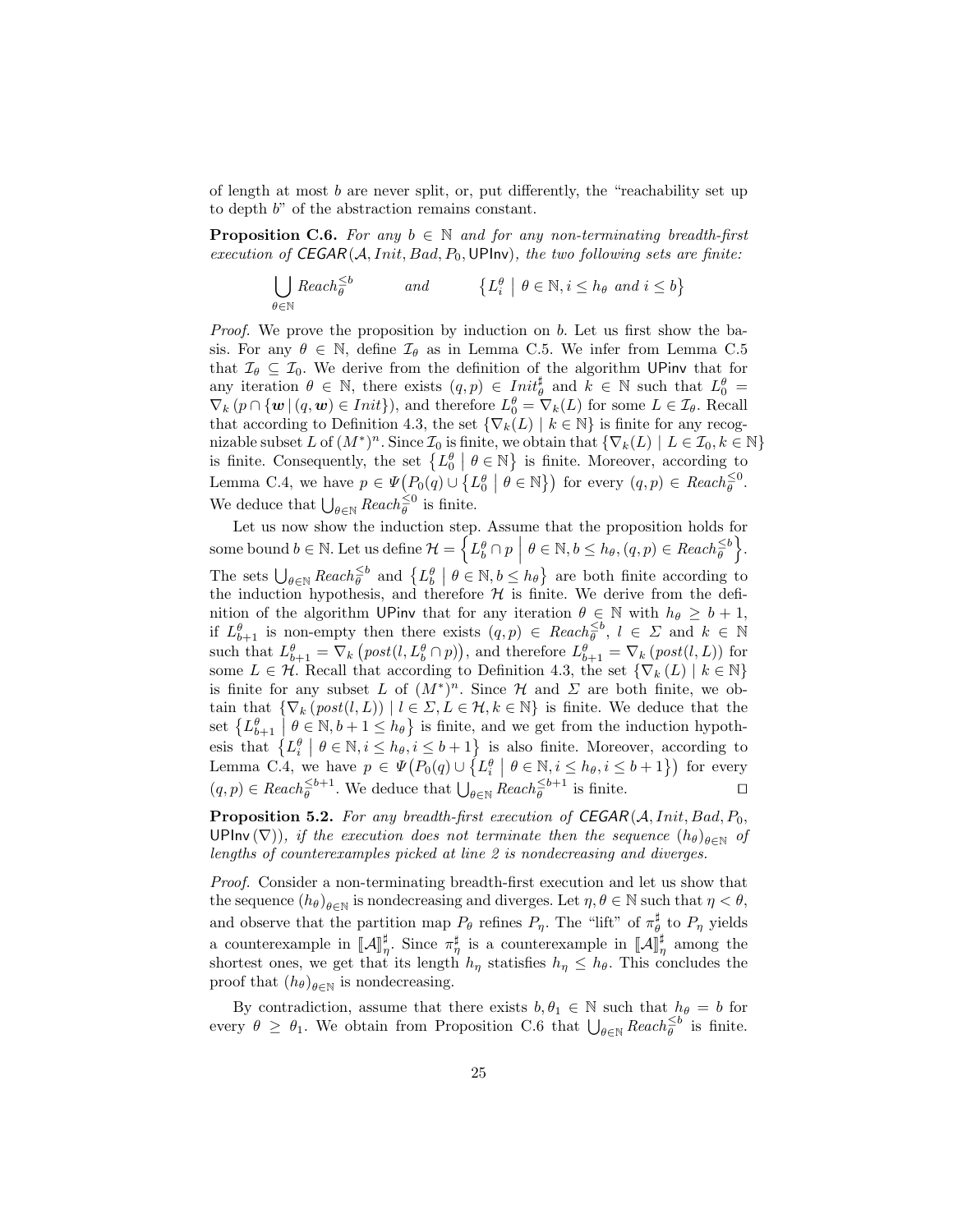Therefore, there exists  $\theta_2 \ge \theta_1$  such that  $Reach_{\theta_2}^{\le b} =Reach_{\theta_2+1}^{\le b}$ . Let us write  $\pi_{\theta_2}^{\sharp}$  as  $\pi_{\theta_2}^{\sharp} = (q_0, p_0) \stackrel{l_0}{\longrightarrow} \cdots \stackrel{l_{b-1}}{\longrightarrow} (q_b, p_b)$ . Observe that  $(q_i, p_i) \in \text{Reach}_{\theta_2+1}^{\leq b}$  for every  $0 \leq i \leq b$ . We deduce that  $\pi^{\sharp}_{\theta_2}$  is also a counterexample in  $[[\mathcal{A}]]^{\sharp}_{\theta_2+1}$ , which contradicts the fact that  $P_{\theta_2+1}$  is a refinement of  $P_{\theta_2}$  that rules out  $\pi_{\theta_2}^{\sharp}$ . We conclude that  $(h_{\theta})_{\theta \in \mathbb{N}}$  diverges.

Corollary 5.3. If  $\llbracket \mathcal{A} \rrbracket$  is (Init, Bad)-unsafe then any breadth-first execution of  $CEGAR(A,Init, Bad, P_0, UPInv(\nabla))$  terminates.

*Proof.* Assume that there exists in  $\|\mathcal{A}\|$  a path  $\pi$  from *Init* to *Bad* and let b denote the length of  $\pi$ . Consider any breadth-first execution of CEGAR (A, Init,  $Bad, P_0, UP$ Inv  $(\nabla)$ ). Observe that for any iteration  $\theta$ ,  $\alpha_{\theta}(\pi)$  is an abstract counterexample of length b in  $\llbracket \mathcal{A} \rrbracket_{\theta}^{\sharp}$ . Hence, we have  $h_{\theta} \leq b$  for every iteration  $\theta \in \mathbb{N}$ , and we conclude with Proposition [5.2](#page-10-8) that the execution terminates.  $\Box$ 

**Proposition 5.5.** Assume that  $\nabla$  is restricted. If  $\llbracket A \rrbracket$  has a finite reachability set from Init, then any execution of  $CEGAR(A,Init, Bad, P_0, UPInv(\nabla))$ terminates.

*Proof.* Assume that  $\llbracket \mathcal{A} \rrbracket$  has a finite reachability set from *Init*, and consider any execution of CEGAR  $(A,Init, Bad, P_0, UP \text{Inv}(\nabla))$ . For each  $q \in Q$ , let us write  $RS(q)$  the finite set of  $w \in (M^*)^n$  such that there is a path in [[A] from<br>Lait to  $(a, w)$ . Define  $C = \Box$   $RS(a)$  and remark that C is finite. Bessell that *Init* to  $(q, w)$ . Define  $\mathcal{L} = \bigcup_{q \in Q} RS(q)$  and remark that  $\mathcal{L}$  is finite. Recall that according to Definition [4.3,](#page-7-0) for any recognizable subset L of  $(M^*)^n$ , there exists  $k_L \in \mathbb{N}$  such that  $L = \nabla_k(L)$  for every  $k \geq k_L$ . Since  $\mathcal L$  is finite, we infer that there exists  $K \in \mathbb{N}$  such that  $L = \nabla_k(L)$  for every  $k \geq K$  and  $L \subseteq \mathcal{L}$ . Let us define  $\mathcal{H} = \wp(\mathcal{L}) \cup \{\nabla_k(L) \mid k < K, L \in \mathbb{R}ec((M^*)^n)\}.$  Observe that  $\mathcal{H}$  is finite since  $\nabla$  is restricted.

We show that  $L_i^{\theta} \in \mathcal{H}$  for any iteration  $\theta$  and for any  $0 \leq i \leq h_{\theta}$ . Consider an iteration  $\theta$ , and let us write  $\pi_{\theta}^{\sharp}$  as  $\pi_{\theta}^{\sharp} = (q_0, p_0) \xrightarrow{l_0} \cdots \xrightarrow{l_{h-1}} (q_h, p_h)$ , with  $h = h_{\theta}$ . Notice that  $(q_{i-1}, l_{i-1}, q_i)$  is a transition rule in  $\Delta$  for each  $1 \leq i \leq h$ . Let us define  $R_0 = p_0 \cap \{w \mid (q_0, w) \in Init\}$  and  $R_i = post(l_{i-1}, L^{\theta}_{i-1} \cap p_{i-1})$ for every  $1 \leq i \leq h$ . We derive from the definition of the algorithm UPinv that there exists  $k \in \mathbb{N}$  such that:  $L_0^{\theta} = \nabla_k(R_0)$ , and  $L_i = \emptyset$  or  $L_i = \nabla_k(R_i)$  for every  $1 \leq i \leq h$ . If  $k < K$  then we get that  $L_i^{\theta} \in \mathcal{H}$  for every  $0 \leq i \leq h$ . Otherwise, we have  $k \geq K$  and therefore  $L_i = R_i$  for every  $0 \leq i \leq h$ . An immediate induction on *i* shows that  $R_i \subseteq RS(q_i)$  for every  $0 \leq i \leq h$ . We deduce that  $L_i^{\theta} \subseteq \mathcal{L}$  and hence  $L_i^{\theta} \in \mathcal{H}$  for every  $0 \leq i \leq h$ .

We obtain that  $\{L_i^{\theta} \mid \theta \in \mathbb{N} \text{ and } 0 \leq i \leq h_{\theta}\} \subseteq \mathcal{H}$ . Since  $\mathcal{H}$  is finite, we con-clude with Proposition [C.2](#page-19-2) that the execution terminates.  $\Box$